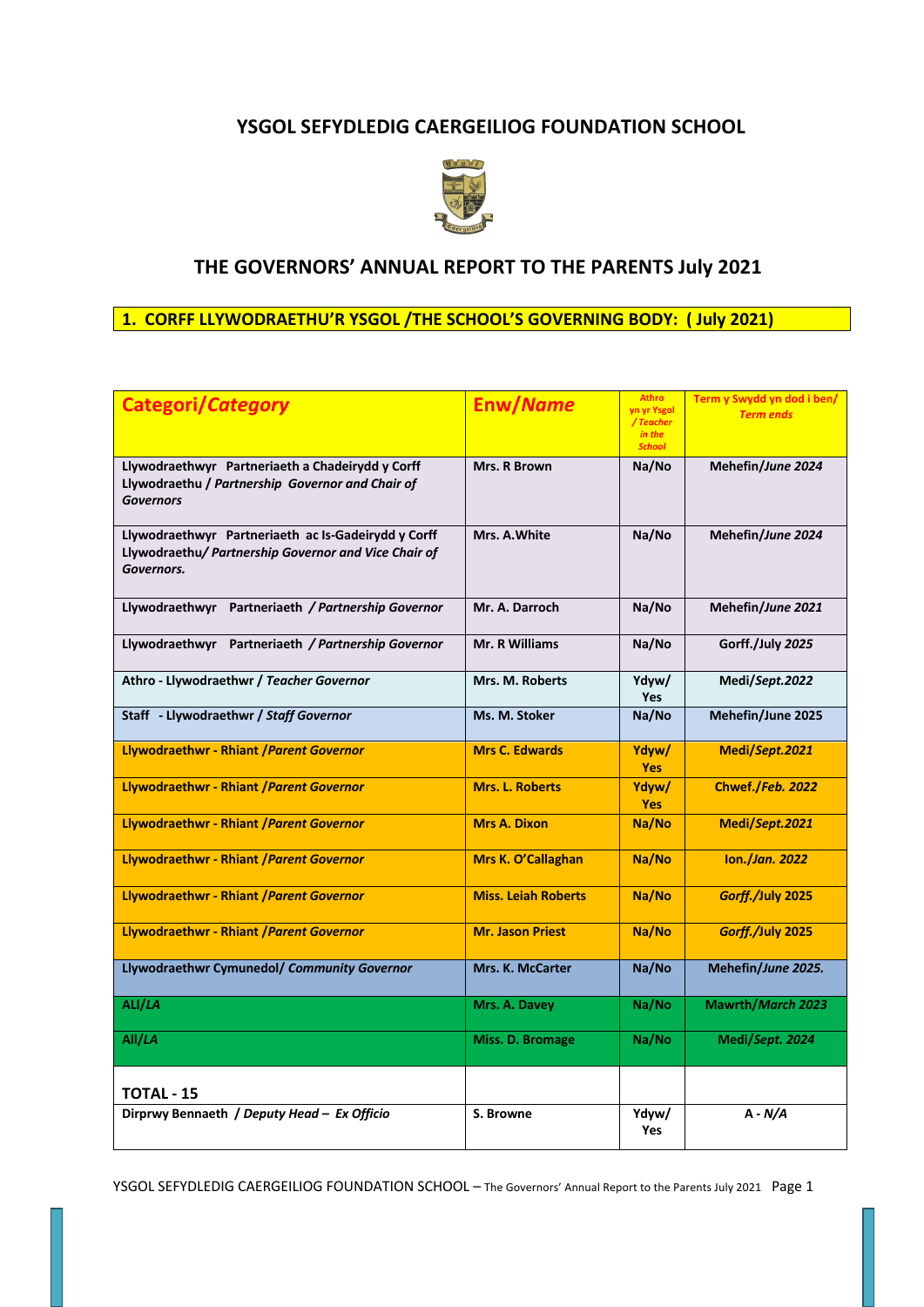# **2. THE SCHOOL'S GOVERNING BODY:**

### **The 2019 - 2020 Academic Year:**

Following the outbreak of the COVID19 Pandemic in January 2020, the Governing Body focused on providing strategic direction to School staff in their efforts to provide:

- childcare for the children of keyworkers
- online learning sessions for pupils and
- such overall provision that met with the School's total commitment to giving each parent and child 'A Service of Care'.

In January 2020, Mr. M.D. Gulesserian, Chair of Governors, resigned his post due to ill health and his position as Chair was taken on a temporary basis by the Vice Chair Mr. J. Bromage. Having implemented the School Governance Regulations, Mr Bromage was elected Chair of Governors and Mrs R Brown was elected Vice Chair of Governors.

During the period January – August 2020 the Chair and Vice Chair of Governors visited the School on a regular basis. All Board Meetings were held online.

At this stage, the Governing Body focused attention on policies and procedures relating to:

- The wellbeing of all pupils and staff
- COVID19 School Management and Provision
- Health and Safety Risk Assessments and Arrangements
- Procurement of PPE Policy
- Distant learning procedures

# **The 2020 – 2021 Academic Year:**

This Academic Year saw the Governing Body actively involved in their supportive role and offering strategic direction at all levels.

The Governing Body focused attention on policies and procedures relating to:

- The wellbeing of all pupils and staff
- COVID19 School Management and Provision
- Health and Safety Risk Assessments
- Procurement of PPE Policy
- Wellbeing Policies
- Governor Visits to School, including Learning Walks.
- Governor Self-Assessment Action Plan
- Violence Against Women, Domestic Abuse and Sexual Violence.
- School Curriculum
- The School's Pay Policy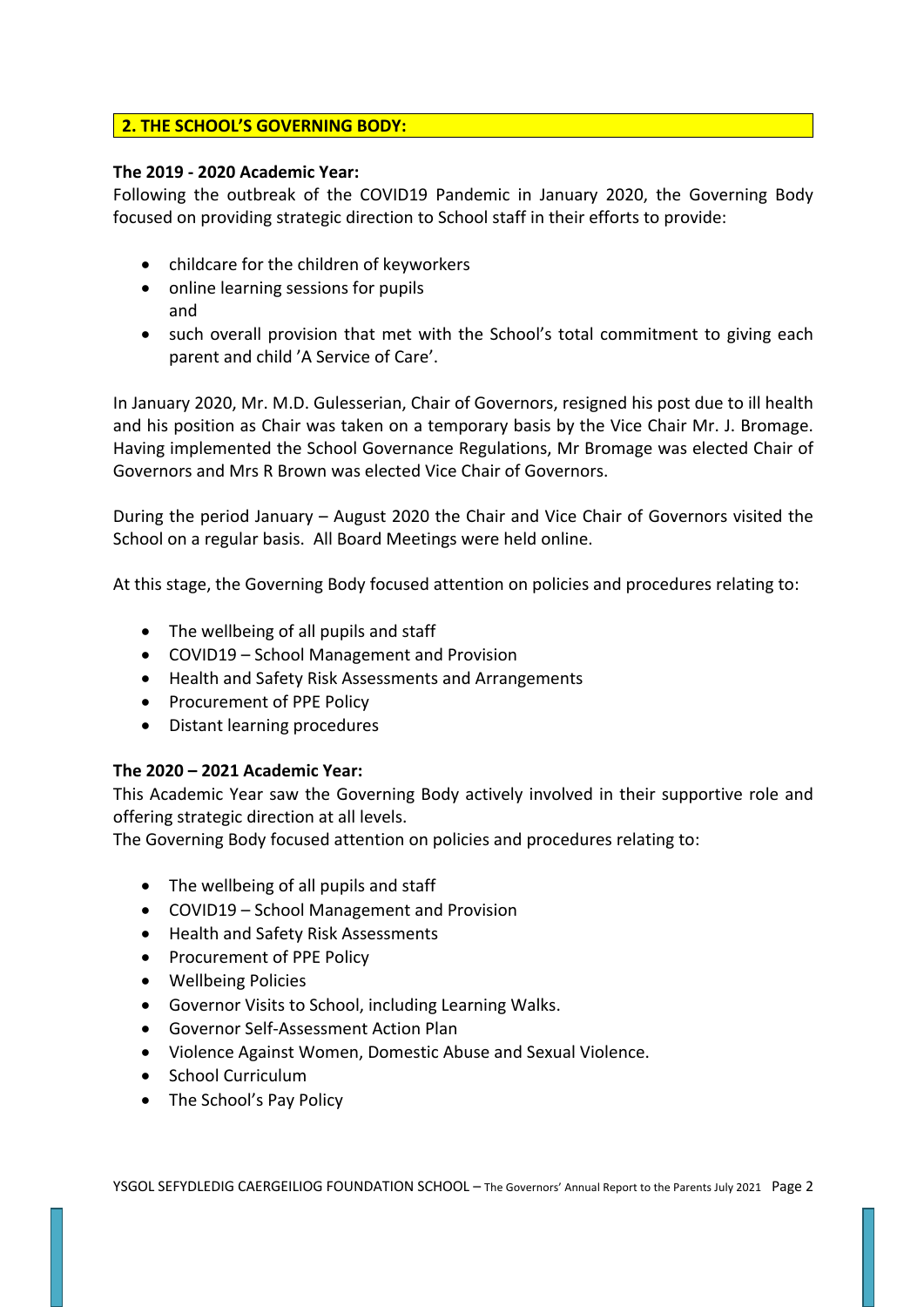# **Staffing:**

In September 2020, the Vice Chair of Governors chaired the Annual Pay Review Panel.

Members of the Governing Body also monitored:

- staffing levels,
- pupil and staff wellbeing.

### **Governor Training:**

Since the beginning of this Academic Year the Governors have received guidance/training in:

- Understanding Data
- Whole School Evaluation
- Learning Walks
- General Data Protection Regulations
- Violence Against Women, Domestic Abuse and Sexual Violence

Guidance was given as part of the School's 'Governor In-House Training'.

### **3. SCHOOL ROLL:**

School Roll – 411

#### **4. ATTENDANCE:**

#### **A. All Staff:**

The average attendance for the period 1 September 2020 – 26 March 2021 was 98.75%

### **B. Pupils:**

The average attendance for the period 1 September 2020 – 26 March 2021 was 79.68%

### **C. The School's Attendance Target:**

The School's Attendance Target for 2021 – 2022 is 97%.

### **D. Current action taken by the School to address absenteeism:**

#### **Staff:**

• This year, the School further developed its Staff Attendance Monitoring Procedures.

#### **Pupils:**

- The School's Welfare/Wellbeing Officer contacts the family on the first day of absence.
- Weekly Information Updates remind parents of the regulations appertaining to School Attendance.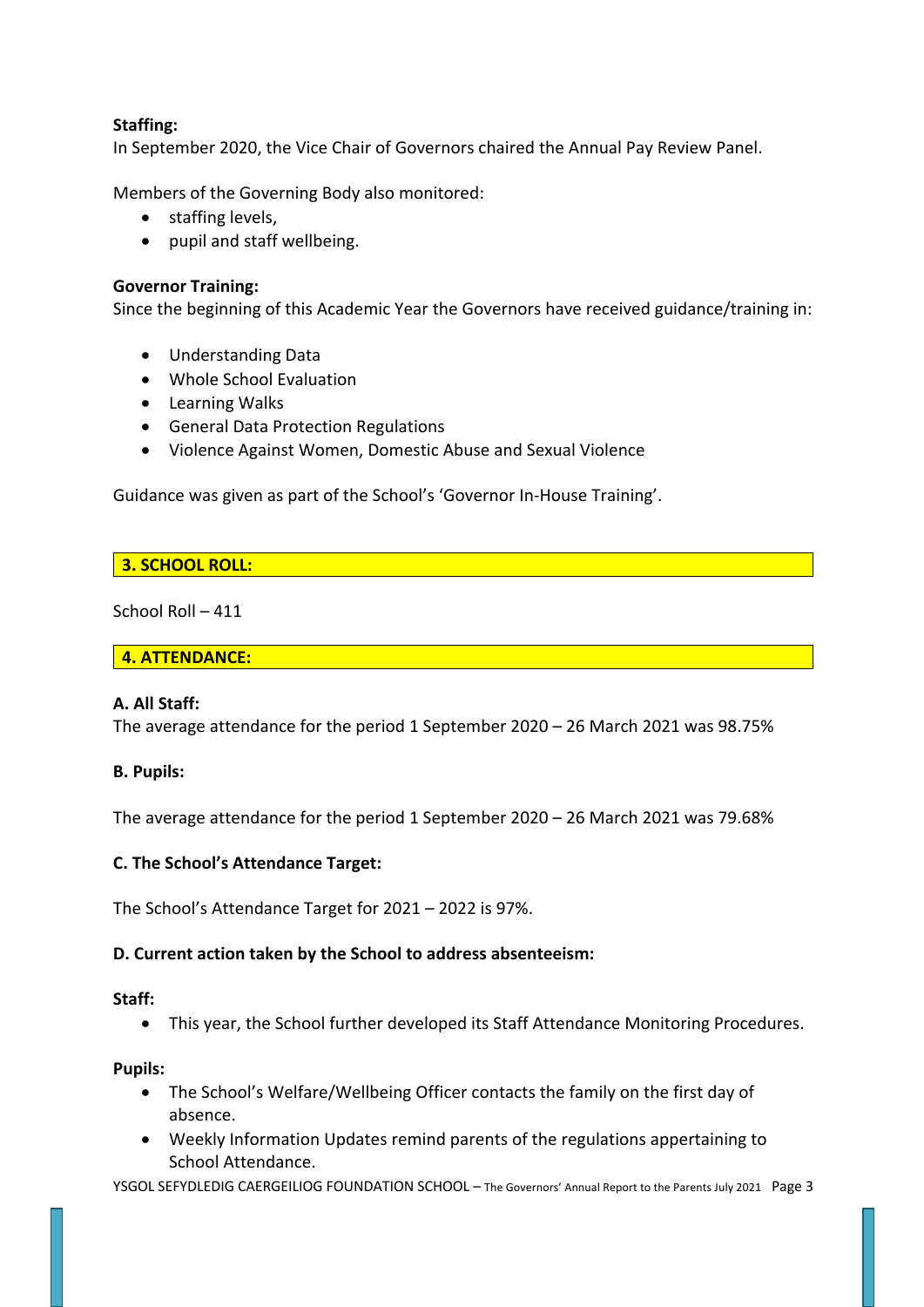• School Security Staff are present at the pedestrian gates to issue late arrivals with passes and to record their name.

# **5. THE SCHOOL'S LANGUAGE POLICY:**

The School's main medium of instruction is English. Welsh is also taught and used for teaching and learning. It is also prominent throughout the day-to-day life of the School. The School also aims to offer tuition in international languages.

# **The Aim:**

By raising an awareness of the diversity of languages from a young age, the aim is to enable learners to recognise similarities between languages and to embrace the differences between them. Learning and experience in this Area will support learners to develop an understanding of the origins, evolution and features of

- Welsh,
- English and
- international languages,

# **thus, providing them with a set of skills such as**:

- creativity,
- mediation,
- adaptability
- empathy and above all
- tolerance of other cultures

# **6. THE SCHOOL CURRICULUM:**

This Academic Year the School has been working on the expectations for the process of designing its curriculum and preparing to implement it from 2022 onwards.

Points considered include:

- **How should the School approach preparation for the Curriculum for Wales?**
- **What steps should it take to prepare for curriculum implementation in 2022?**

As the School moves through the process of curriculum preparation and planning, certain things remain important. As set out in the *Curriculum for Wales guidance* throughout its preparation, the School will continue to reflect on how the curriculum that being developing will: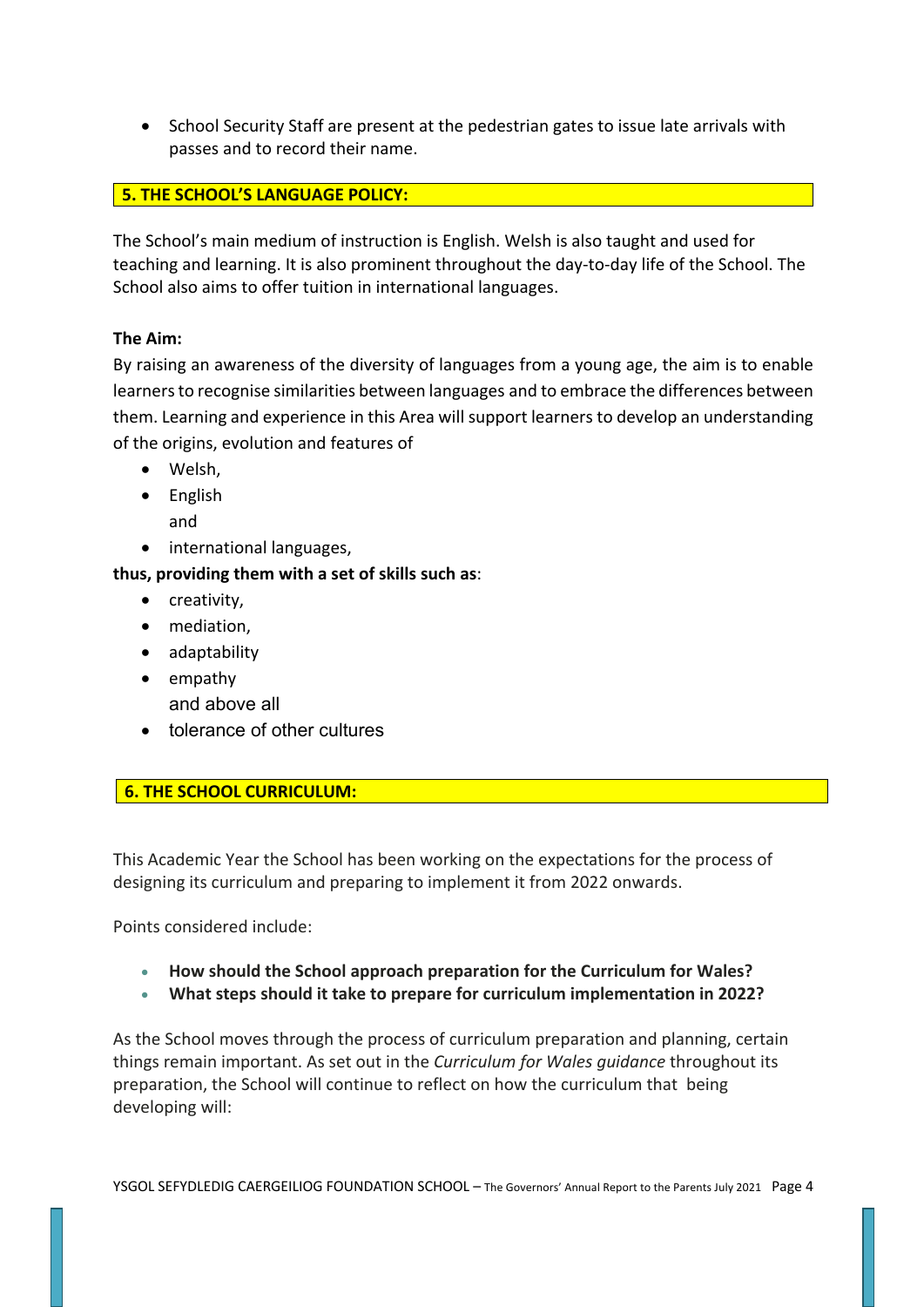- enable learners to realise the 4 Purposes and equip them for ongoing learning, work and life
- build high expectations and enable all learners to achieve their full potential
- offer a broad and balanced education that enables their learners to make links between the different areas of learning and experience and apply their learning to new situations and contexts
- support progression along a continuum of learning and how they are working with other schools to ensure there is alignment in the transitions across a 3 to 16 continuum
- support learners' health and well-being
- support learners' development of the knowledge, skills and experiences that are the foundation of being an informed citizen
- recognise their learners' identity, language(s), ability and background and the different support they may need given their particular circumstances
- reflect the diversity of perspectives, values and identities that shape their locality and Wales and develop understanding of the wider world
- build in co-construction with learners, their families and the wider community
- enable their learners to make sense of growing up in contemporary Wales and of issues that will be important into the future, including well-being, sustainable development and citizenship
- enable their learners to develop an understanding of their rights and the rights of others.

The focus here will be on exploring what the 4 Purposes mean for all learners. Curriculum preparation and design will contribute to learners' development towards the 4 Purposes, rather than trying to fit the headlines of the 4 Purposes into all learning.

The School has developed a vision for its curriculum. The School recognises that this process is critical to developing a genuinely transformational curriculum.

In developing its approaches, co-construction will be critical. The principles that underpin this approach will include the following.

- Development through co-construction Co-construction means sharing problems and jointly developing solutions. Co-construction requires people to work across traditional boundaries: between tiers of education as well as between disciplines, schools and phases, and with stakeholders beyond the education system.
- Equity in co-construction Co-construction should bring an equity between different voices in a team or in the system. It should recognise that every voice within the process brings a valid contribution.
- Space and time to think and engage Co-constructing solutions takes longer. Highquality thinking, solutions and relationships need to be developed over a prolonged period of engagement. This also recognises that curriculum design is a continuous process of refinement, rather than a project with an end point.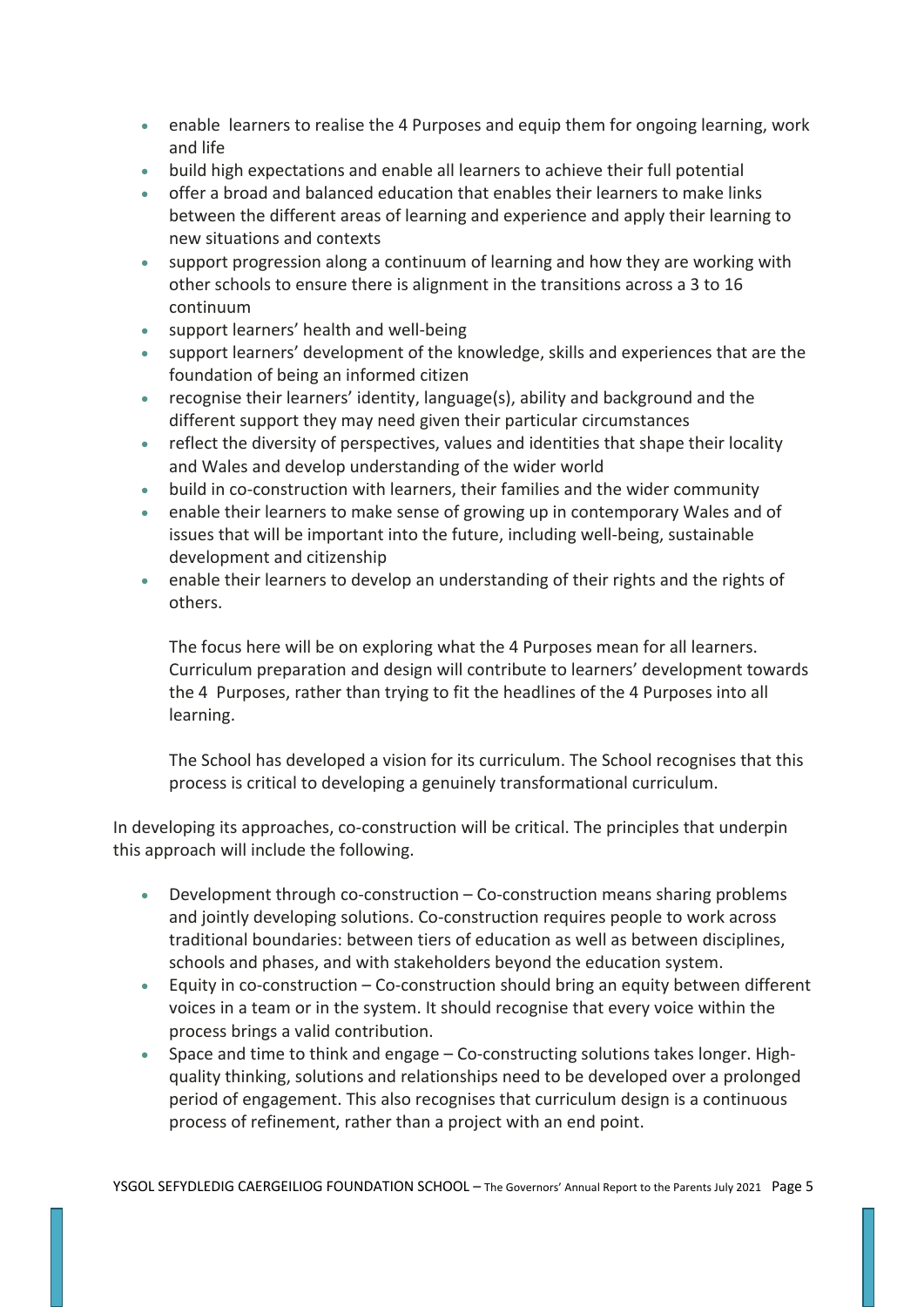- Clear understanding of 'why' things are learned and done Epistemic knowledge supports the system to make better decisions about what should be learned. Curriculum design requires us to reason why specific learning matters and what the essence of that learning is.
- Critical engagement with expertise Curriculum design requires intellectual engagement with quality research, expert input and international expertise.
- Leadership at all levels All parts of the system must provide leadership to enable others to meet our vision and aspirations. School leadership will model and enable the other ways of working. It will provide clear direction, challenge and high expectations, while also allowing ownership. This leadership also involves a culture of trust and empowerment:

In embedding these principles, the School will not:

- move too quickly towards implementation
- use superficial thematic approaches or try to evidence 4 Purposes coverage
- retrofit current content of their curriculum to meet the demands of *Curriculum for Wales guidance*
- carry out an audit in an attempt to match up every description of learning and then plan content to fit perceived gaps
- feel pressured to produce extra material just to prove what they are doing
- invest in 'off the shelf' ready-made curriculum offers
- view curriculum making as a 'once and done' event
- assess directly to descriptions of learning.

# **7. ACADEMIC PERFORMANCE: ACADEMIC RESULTS for 2020 -2021:**

Pupil progress and attainment were carefully monitored during the lockdowns and upon return to School, formal assessments were carried out. The results were used to inform lesson planning and thus support pupils to achieve their potential.

The End of Year Results testify to the sterling efforts of the pupils and their teachers and form a firm foundation for learning progression in the next Academic Year.

### **Foundation Phase Results 2018-2021**

| <b>Personal and Social</b><br><b>Development</b> | 2018-2019 | 2019-2020 | 2020-2021 |
|--------------------------------------------------|-----------|-----------|-----------|
| Outcome 5+                                       | 100%      | 100%      | 100%      |
| Outcome 6                                        | 86%       | 84%       | 58%       |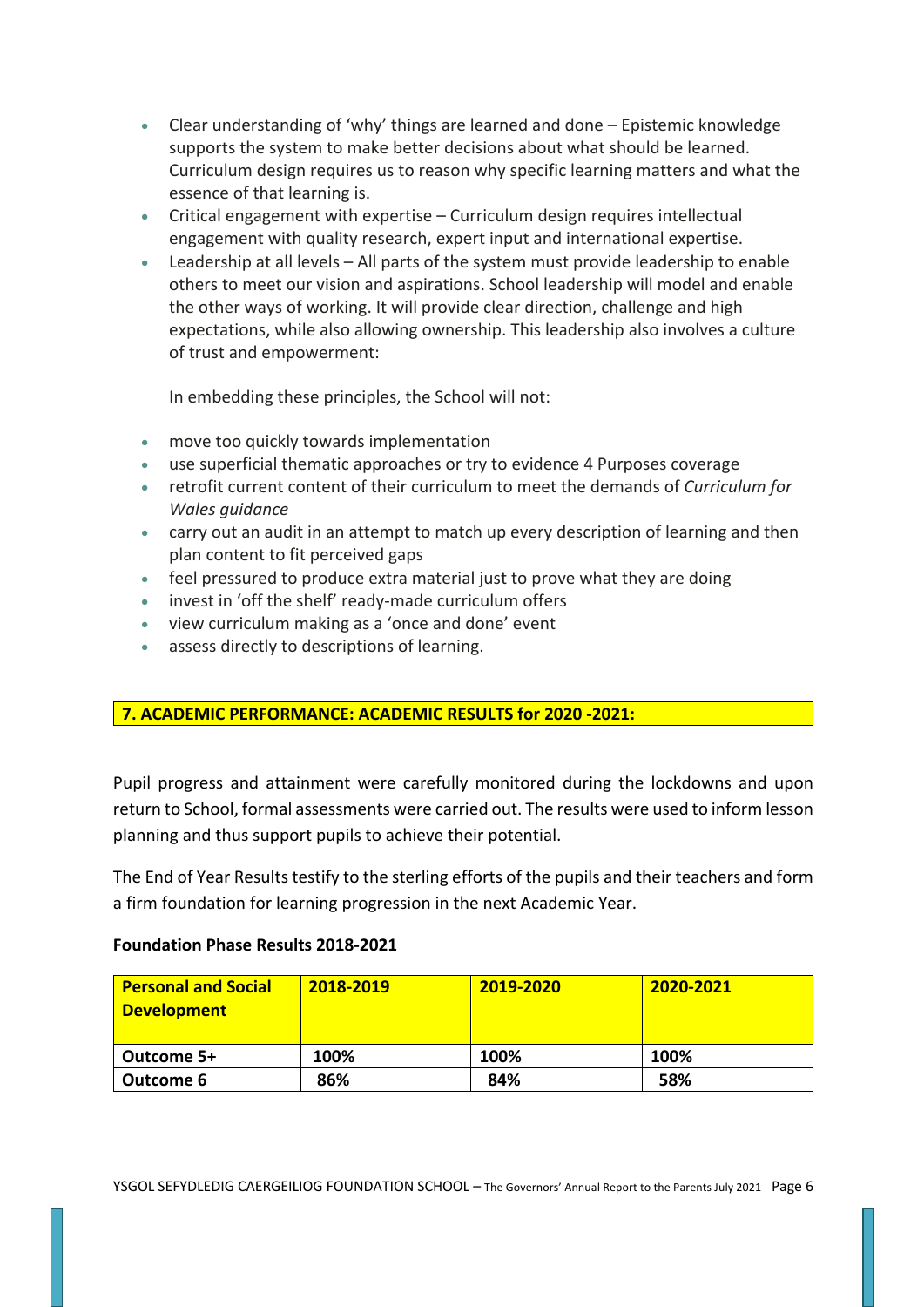| <b>Language</b> | 2018-2019 | 2019-2020 | 2020-2021 |
|-----------------|-----------|-----------|-----------|
| Outcome 5+      | 96%       | 95%       | 81%       |
| Outcome 6       | 61%       | 62%       | 56%       |

| <b>Mathematics</b> | 2018-2019 | 2019-2020 | 2020-2021 |
|--------------------|-----------|-----------|-----------|
| Outcome 5+         | 96%       | 95%       | 83%       |
| Outcome 6          | 87%       | 78%       | 45%       |

There has been a decrease in learners achieving Outcome 6 due to lockdown and learners not being present in school.

We will be targeting Outcome 6 this coming year; cohorts of learners have been identified and focus groups set up.

Every teacher from Nursery up to year 2 have identified areas for development and have compiled an action plan.

This action plan will be incorporated into Performance Management targets set for the forthcoming year.

There will be half termly monitoring to check progress

| <b>Subject</b>     | 2018-2019 | 2019-2020 | 2020-2021 |
|--------------------|-----------|-----------|-----------|
|                    | Level 4+  | Level 4+  | Level 4+  |
| <b>English</b>     | 97%       | 98%       | 95%       |
| <b>Mathematics</b> | 95%       | 100%      | 96%       |
| <b>Science</b>     | 100%      | 100%      | 96%       |
| Welsh              | 52%       | 49%       | 41%       |
| Level 3+ 100%      |           |           |           |

### **End of Key Stage 2 Results - Comparative Data**

| <b>Subject</b>     | 2018-2019 | 2019-2020 | 2020-2021 |
|--------------------|-----------|-----------|-----------|
|                    | Level 5+  | Level 5+  | Level 5+  |
| <b>English</b>     | 65%       | 64%       | 61%       |
| <b>Mathematics</b> | 59%       | 61%       | 68%       |
| <b>Science</b>     | 71%       | 77%       | 70%       |
| Welsh              | 22%       | 20%       | 18%       |

| <b>Subject</b>     | 2018 - 2019 | 2019-2020 | $2020 - 2021$ |
|--------------------|-------------|-----------|---------------|
|                    | Level 6     | Level 6   | Level 6       |
| <b>English</b>     | 10%         | 4%        | 4%            |
| <b>Mathematics</b> | 11%         | 18%       | 7%            |
| <b>Science</b>     | 11%         | 11%       | 4%            |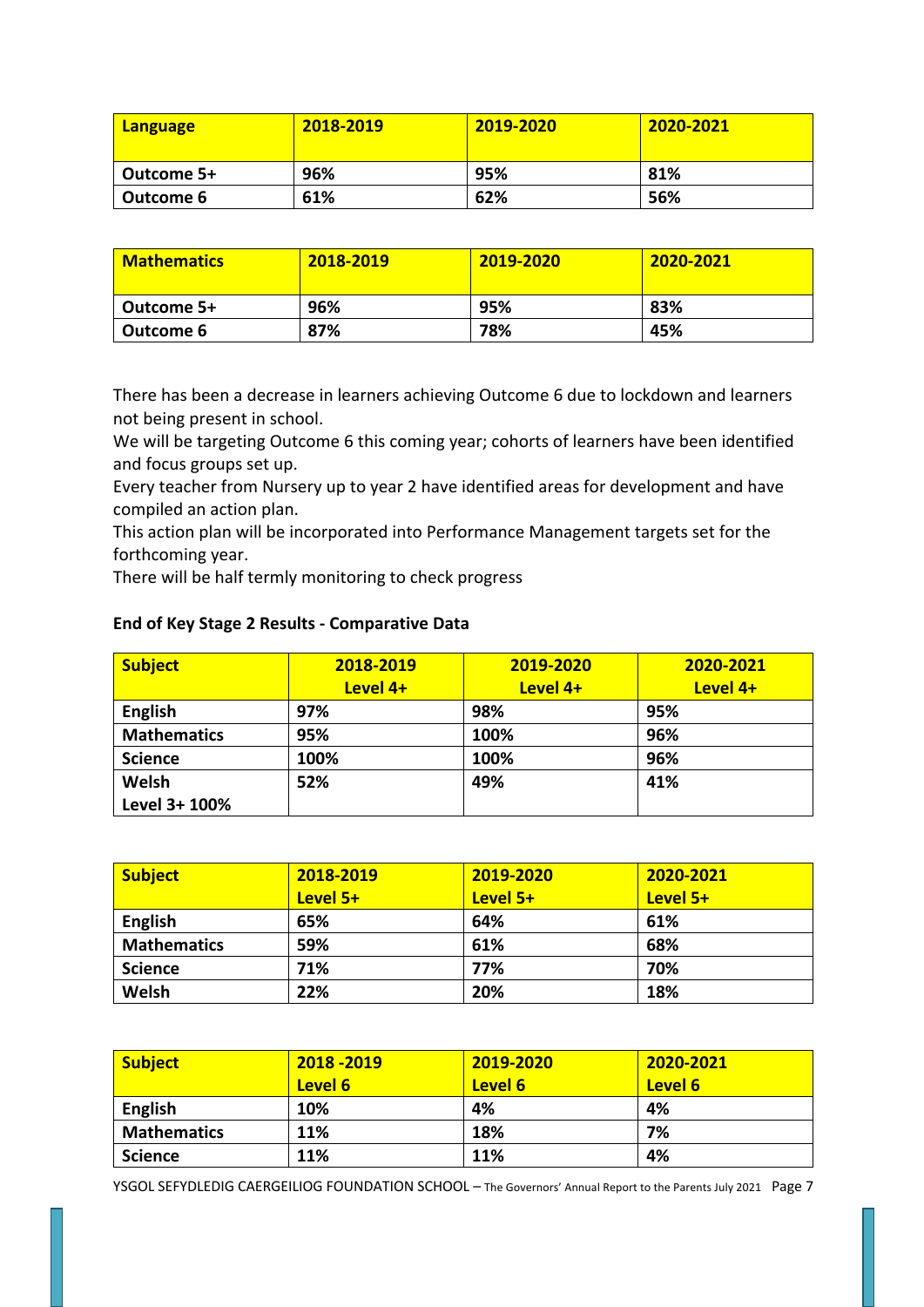# **Analysis:-**

## **English**

Over the last three years, the number of pupils achieving a Level 4+ in English has remained in the mid to high 90s. There has been a decrease of 3% this year, compared to last year. The school has identified this area for development as part of the school's class action plans. Areas for development will also be included in the school's performance management systems for the academic year 2021-2022.

Over the last three years, Level 5+ have remained in the low to mid 60s. There is a decrease of 3% this year, compared to last year. This is also an area for development after having carried out the school's post-lockdown analysis. Level 5+ will be included in the school's performance management systems for the next academic year.

There has been a decrease of 6% in the number of pupils achieving a Level 6 this year compared to 2019.

## **Mathematics**

Standards in mathematics have remained high although there has been a decrease of 4% in the number of pupils achieving Level 4+ compared to last year.

The number of pupils achieving Level 5+ has remained high over the last three years. This year has seen an increase of 7% compared to last year. Pupils engaged effectively in their mathematics online learning during lockdown and have maintained their high standards. There has however, been a decrease in the number of pupils achieving a Level 6. This has been identified and will be included as a target in the school's performance management systems.

### **Science**

There has been a decrease of 4% in the number of pupils achieving a Level 4+ compared to 2019 and 2020. There has also been a decrease in the number of pupils achieving a Level 5 and Level 6. This is due to the nature of science work and the difficulty in planning and delivering work online. This area for development will be included as a target in the school's performance management systems.

### **Welsh**

The number of pupils achieving a Level 3+ in Welsh has remained at 100% over the last three years. The number of pupils achieving a Level 4+ has decreased by 8% compared to last year. This is a sharp decrease of 11% compared to 2019. The number of pupils achieving a Level 5 in Welsh has decreased by 2% compared to last year and 4% compared to 2019. Pupils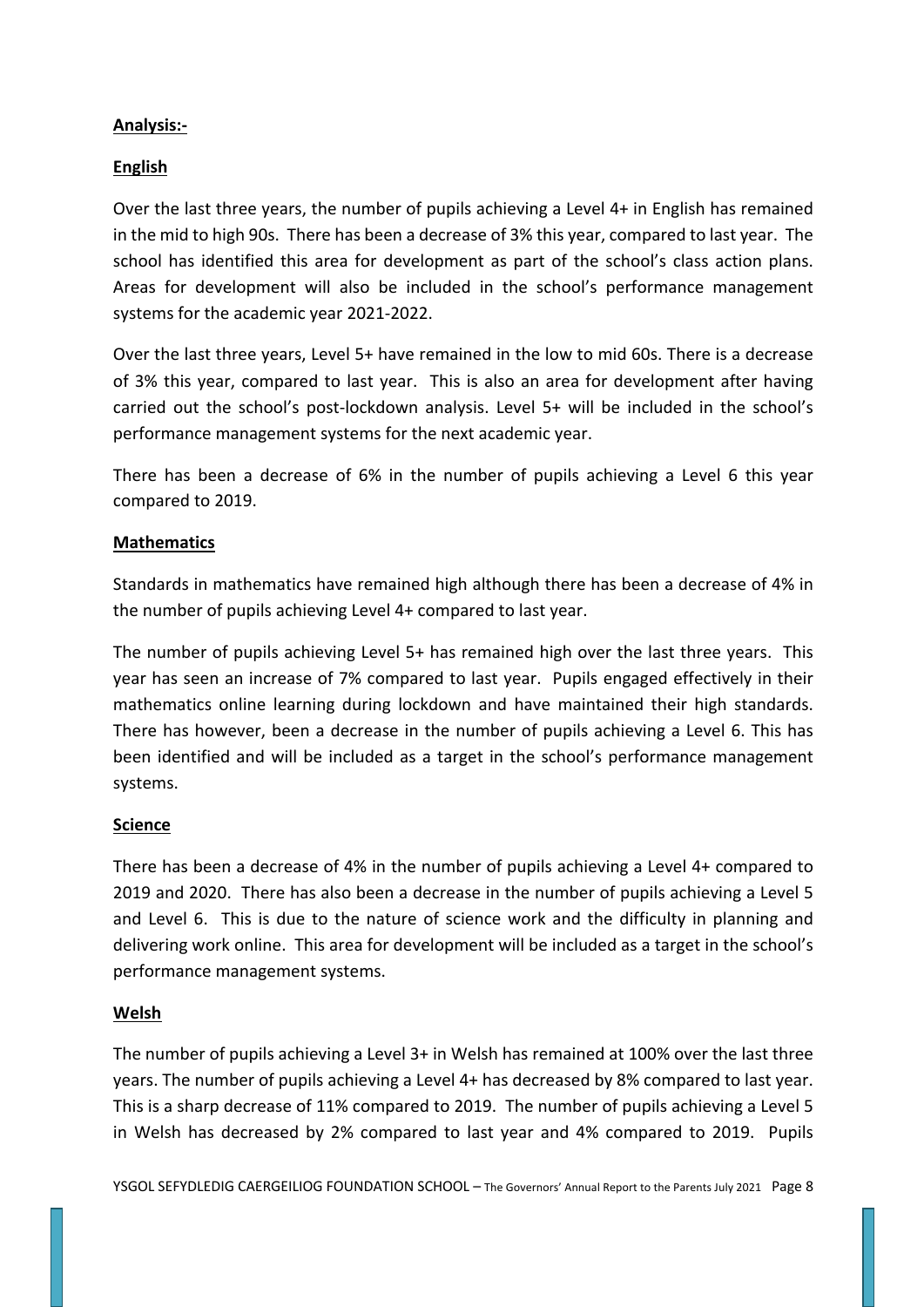received limited opportunities to develop their oracy skills during lockdown. This area for development has been identified as a whole school target.

# **8. THE SCHOOL IMPROVEMENT PLAN 2020 - 2021 – MAIN PRIORITIES and OBJECTIVES:**

| <b>Priority</b>        | $2020 - 2021$                                                                                                          |
|------------------------|------------------------------------------------------------------------------------------------------------------------|
| Preparing for the      | Arrange regular INSET for all staff.<br>$\bullet$                                                                      |
| <b>Planning and</b>    | Review all curricular policies in<br>$\bullet$                                                                         |
| Implementation         | preparation for the implementation of the new Curriculum.                                                              |
| of the                 | Continue to design, adopt and implement a curriculum which<br>$\bullet$                                                |
| <b>Curriculum for</b>  | incorporates statutory requirements and delivers a curriculum that                                                     |
| <b>Wales 2022</b>      |                                                                                                                        |
|                        | makes the School's vision a reality.                                                                                   |
|                        | Use the Government's 'Designing your Curriculum' as a basis for planning the<br>$\bullet$<br>curriculum.               |
|                        | Ensure that 'Siarter laith and the refined versions of the National Literacy<br>$\bullet$                              |
|                        | and Numeracy Framework and the Digital Competence Framework are used to<br>design the Curriculum.                      |
|                        | Continue to inform stakeholders of the School's Vision for implementing<br>$\bullet$                                   |
|                        |                                                                                                                        |
|                        | Curriculum 2022 and set up procedures for pupil involvement in planning.                                               |
|                        | Ensure that the curriculum contributes to learners' realisation of the 4<br>$\bullet$                                  |
|                        | purposes and acquisition of the integral skills which underpin them.                                                   |
|                        | Ensure that all statements of What Matters and Descriptions of Learning are<br>$\bullet$<br>covered by the curriculum. |
|                        |                                                                                                                        |
|                        | Ensure the curriculum offers mandatory cross-curricular skills of literacy,<br>$\bullet$                               |
|                        | numeracy and digital competence that are essential to all learning and the                                             |
|                        | ability to unlock knowledge.                                                                                           |
|                        | Ensure the 5 principles of progression underpin all learning across all AoLEs.<br>$\bullet$                            |
|                        | Ensure that Wales' cultural heritage and diversity, its languages and the<br>$\bullet$                                 |
|                        | values, histories and traditions of its communities and all of its people is                                           |
|                        | central to the curriculum.                                                                                             |
|                        | Use Siarter laith to provide a holistic basis for planning experiences across the<br>$\bullet$                         |
|                        | curriculum in order to increase learners' use of Welsh and develop their                                               |
|                        | confidence in the language from an early age.                                                                          |
|                        | Ensure that effective assessment procedures are developed as an integral part<br>$\bullet$                             |
|                        | of the learning process, offering help for the pupils to identify their strengths,                                     |
|                        | areas for development and next steps in learning.                                                                      |
|                        | Develop, where appropriate, opportunities for learning and consideration of<br>$\bullet$                               |
|                        | cross-cutting elements.                                                                                                |
|                        | Encourage learners, parents, carers and the local community to understand<br>$\bullet$                                 |
|                        | and contribute to curriculum development and draw on a wider range of                                                  |
|                        | experts and stakeholders who can contribute to learning.                                                               |
|                        | Ensure that the Curriculum design is underpinned by the twelve pedagogical<br>$\bullet$                                |
|                        | principles.                                                                                                            |
|                        | Reporting procedures for the new curriculum to be in place by May 2021.<br>$\bullet$                                   |
|                        | Prepare lesson planning and recording procedures for the new curriculum<br>$\bullet$                                   |
|                        |                                                                                                                        |
| <b>Priority</b>        | 2020 - 2021                                                                                                            |
| <b>Standards in</b>    | Assess standards of achievement across the age range following the<br>$\bullet$                                        |
| <b>Mathematics and</b> | lockdown.                                                                                                              |
| Numeracy               | Based on the results of post lockdown assessments, each Year Group<br>$\bullet$                                        |
|                        | teacher to prepare and carry out a robust remedial work action plan.                                                   |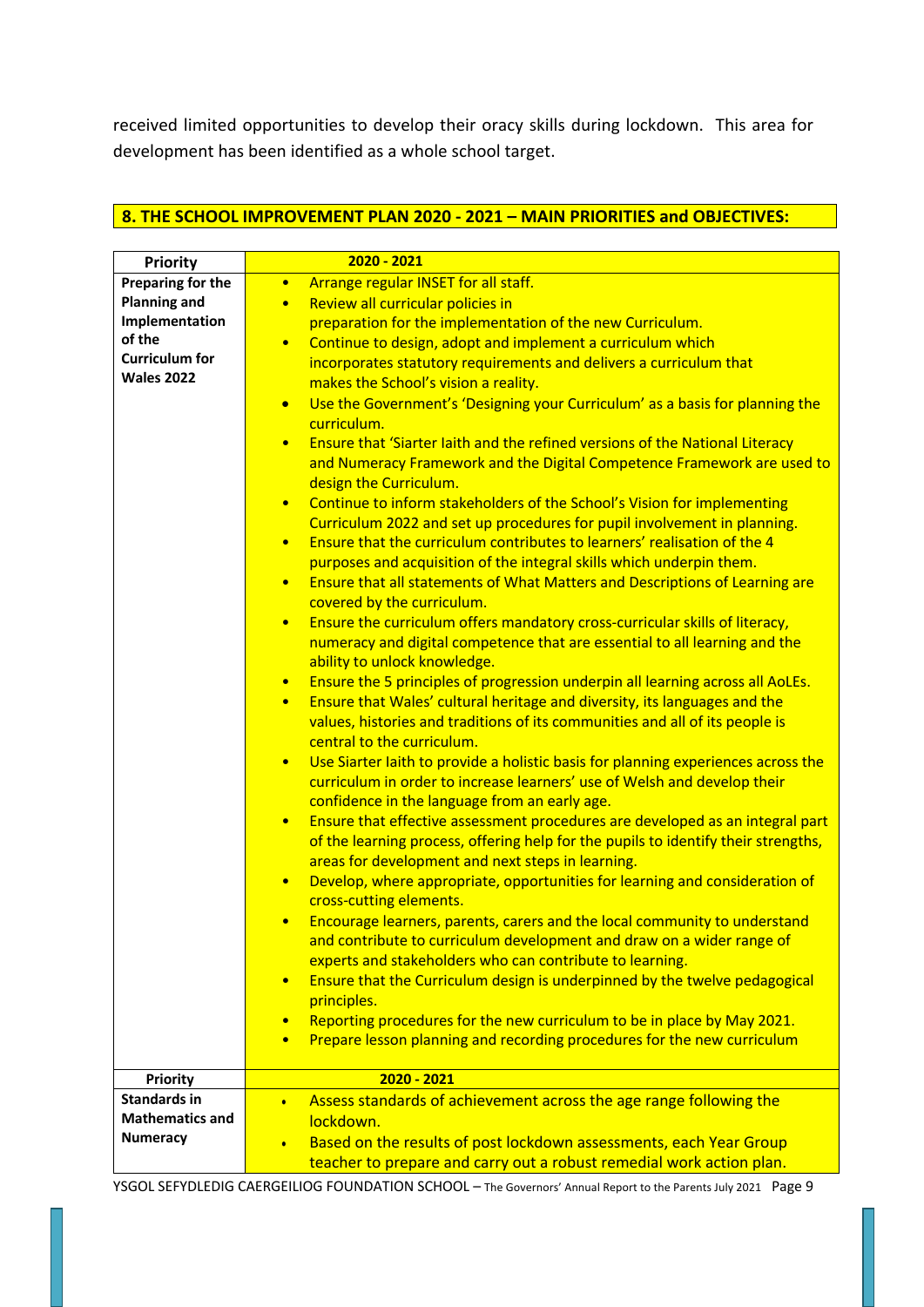| Implement a focused approach to developing the pupils' mental<br>$\bullet$<br>mathematics, thinking skills, problem solving and numerical reasoning skills       |
|------------------------------------------------------------------------------------------------------------------------------------------------------------------|
| across the School's age range by the use of well planned, challenging tasks.                                                                                     |
| Use In-House Testing Procedures to inform recording, planning reporting.<br>$\bullet$                                                                            |
| <b>Developing the Curriculum 2022:</b>                                                                                                                           |
| • Provide INSET for all staff.                                                                                                                                   |
| Develop a Scheme of Work that encompasses all Government mandatory<br>$\bullet$<br>requirements.                                                                 |
| In planning the Scheme of Work ensure that formal mathematics is<br>$\bullet$<br>developed through activities involving rigorous logical reason.                 |
| In compiling the Scheme of Work incorporate quality activities that<br>$\bullet$                                                                                 |
| develop an understanding of mathematical concepts and promote the<br>ability of each pupil to apply and reason with the abstract representations<br>of concepts. |
| Ensure that the Scheme of Work includes learning links across AoLEs in<br>$\bullet$<br>order to achieve a holistic approach to learning.                         |
| In formulating the Scheme of Work, ensure that it provides appropriate<br>$\bullet$<br>progression for learners in accordance with the 5 mandatory               |
| interdependent proficiencies and activities linked to age, ability and<br>aptitude.                                                                              |
| Begin the process of compiling new assessment and reporting procedure.<br>$\bullet$                                                                              |

| Priority            | $2020 - 2021$                                                                         |
|---------------------|---------------------------------------------------------------------------------------|
| <b>Standards in</b> | Assess standards of achievement across the age range following the<br>$\bullet$       |
| <b>Science and</b>  | lockdown.                                                                             |
| <b>Technology</b>   | Based on the results of post lockdown assessments, each Year Group<br>$\bullet$       |
|                     | teacher to prepare and carry out a robust remedial work action plan.                  |
|                     | Use In-House Testing Procedures to inform recording, planning reporting.<br>$\bullet$ |
|                     | Further develop a curriculum with emphasis on fieldwork.<br>$\bullet$                 |
|                     | <b>Developing the Curriculum 2022:</b>                                                |
|                     | • Provide INSET for all staff.                                                        |
|                     | Develop a Scheme of Work that encompasses all Government mandatory<br>$\bullet$       |
|                     | requirements.                                                                         |
|                     | Develop Scheme of Work that promotes each pupil's ability to assess<br>$\bullet$      |
|                     | inputs critically, understand the basis of information presented as fact, and         |
|                     | make informed judgements that impact their own behaviours and values.                 |
|                     | Ensure that the Scheme incorporates What Matters in this Area as<br>$\bullet$         |
|                     | expressed in six statements and that together contribute to realising the 4           |
|                     | Purposes of the curriculum.                                                           |
|                     | In formulating the Scheme of Work, ensure that it provides appropriate<br>$\bullet$   |
|                     | progression for learners in accordance with the 6 mandatory                           |
|                     | interdependent proficiencies and activities linked to age, ability and                |
|                     | aptitude.                                                                             |
|                     | Ensure that the Scheme embeds the mandatory cross-curricular skills and<br>$\bullet$  |
|                     | the integral skills which underpin the 4 Purposes of the curriculum.                  |
|                     | Begin the process of compiling new assessment and reporting procedures.<br>$\bullet$  |
|                     | Focus attention on the 'Key Principles and Considerations' (attached)<br>$\bullet$    |
|                     |                                                                                       |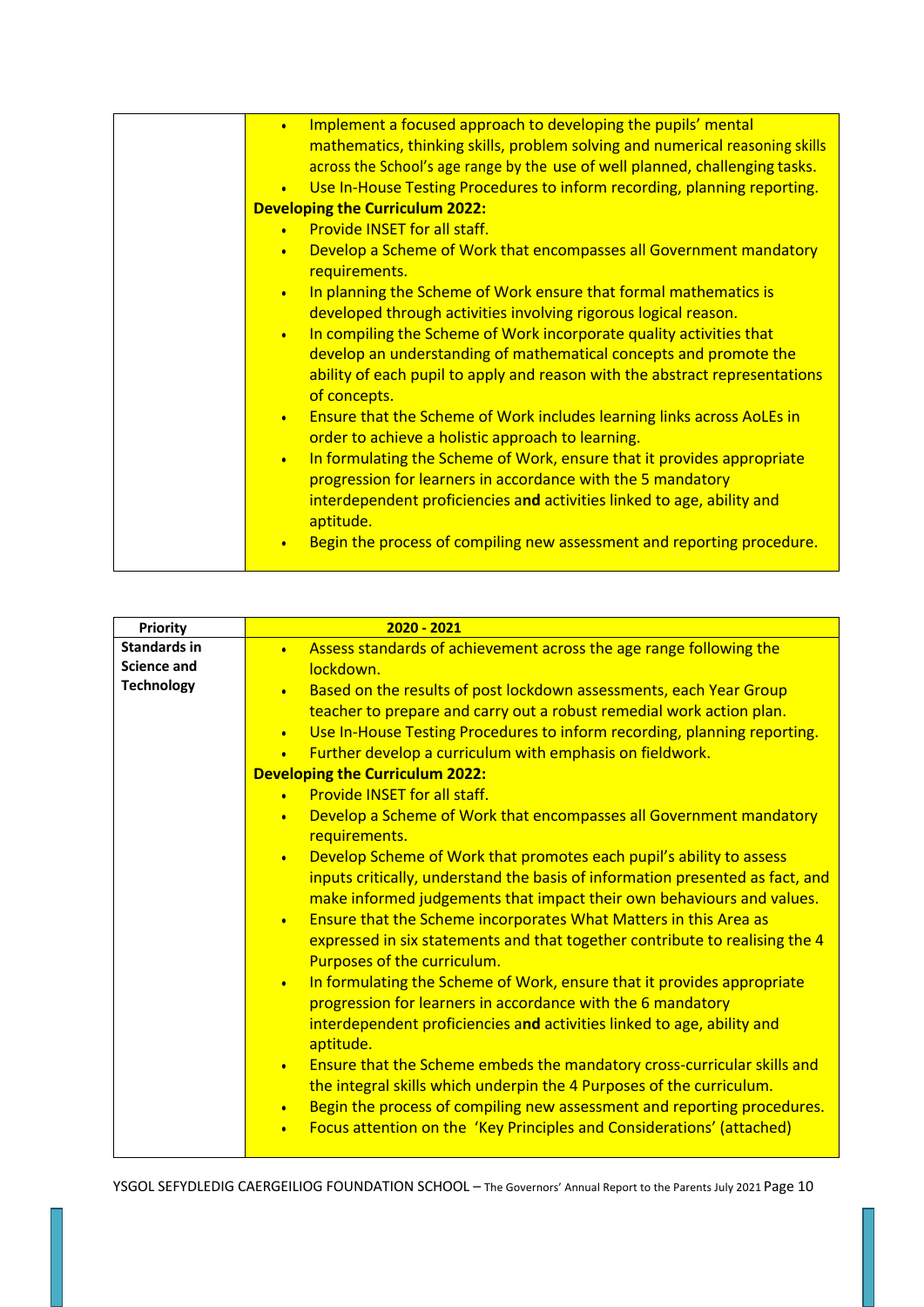| <b>Priority</b>        | $2020 - 2021$                                                                                                                                                                                                                                                                                                                                                                                                                                                                                                                                                                                                                                                                                                                                                                                                                                                                                                                                                                                           |
|------------------------|---------------------------------------------------------------------------------------------------------------------------------------------------------------------------------------------------------------------------------------------------------------------------------------------------------------------------------------------------------------------------------------------------------------------------------------------------------------------------------------------------------------------------------------------------------------------------------------------------------------------------------------------------------------------------------------------------------------------------------------------------------------------------------------------------------------------------------------------------------------------------------------------------------------------------------------------------------------------------------------------------------|
| <b>Expressive Arts</b> | Assess standards of achievement across the age based on the results of<br>$\bullet$<br>assessments, each Year Group teacher to prepare and carry out a robust<br>remedial work action plan.<br><b>Developing the Curriculum 2022:</b><br>Develop a Curriculum that allows the dynamic nature of expressive art to<br>engage, motivate and encourage learners to develop their creative, artistic<br>and performance skills to the full.<br><b>Ensure that the Expressive Arts Area of Learning and Experience (Area)</b><br>$\bullet$<br>spans five disciplines: art, dance, drama, film and digital media and music.<br>Ensure that the Scheme incorporates What Matters in this Area thus<br>$\bullet$                                                                                                                                                                                                                                                                                                |
|                        | contributing to realising the 4 Purposes of the curriculum.<br>In formulating the Scheme of Work, ensure that it provides appropriate<br>$\bullet$<br>progression for learners<br>Ensure that learning and experience in this Area encourages the<br>$\bullet$<br>development of knowledge, skills and values that can help learners grasp<br>the opportunities and meet the challenges that arise in their lives.<br>Ensure that the curriculum allows each pupil to gain an understanding and<br>$\bullet$<br>an appreciation of cultures and societies in Wales and in the world.<br>Experiencing the expressive arts can engage learners physically, socially<br>and emotionally, nurturing their well-being, self-esteem and resilience.<br>Provide learners with opportunities to visit e.g. theatres and galleries and<br>$\bullet$<br>bring the expertise of external practitioners into the classroom.<br>Begin the process of compiling new assessment and reporting procedures.<br>$\bullet$ |

| Assess standards of achievement across the age range and based on the results<br><b>Humanities</b><br>$\bullet$ .<br>each Year Group teacher to prepare and carry out an action plan.<br>Use In-House Testing Procedures to inform recording, planning reporting.<br>$\bullet$<br><b>Developing the Curriculum 2022:</b><br>Develop a Curriculum encompassing geography; history; religion, values and<br>$\bullet$<br>ethics; business studies and social studies, and also classics, economics, law and<br>sociology.                                                                                                                                      | <b>Priority</b> | $2020 - 2021$                                                                                                                                                                                                                                                                       |
|--------------------------------------------------------------------------------------------------------------------------------------------------------------------------------------------------------------------------------------------------------------------------------------------------------------------------------------------------------------------------------------------------------------------------------------------------------------------------------------------------------------------------------------------------------------------------------------------------------------------------------------------------------------|-----------------|-------------------------------------------------------------------------------------------------------------------------------------------------------------------------------------------------------------------------------------------------------------------------------------|
| Ensure the Curriculum awakens in the pupils a sense of wonder, fires the<br>$\bullet$<br>imagination and inspires them to grow in knowledge, understanding and wisdom.<br>Ensure that learners engage with the most important issues facing humanity,<br>$\bullet$<br>including sustainability and social change, and help to develop the skills necessary<br>to interpret and articulate the past and the present.<br>Ensure that the Scheme incorporates What Matters in this Area thus contributing<br>$\bullet$<br>to realising the 4 Purposes of the curriculum.<br>In formulating the Scheme of Work, ensure that it provides appropriate<br>$\bullet$ |                 | progression for learners.<br>Ensure that the curriculum allows each pupil to gain an understanding and an<br>$\bullet$<br>appreciation of cultures and societies in Wales and in the world.<br>Begin the process of compiling new assessment and reporting procedures.<br>$\bullet$ |
|                                                                                                                                                                                                                                                                                                                                                                                                                                                                                                                                                                                                                                                              |                 |                                                                                                                                                                                                                                                                                     |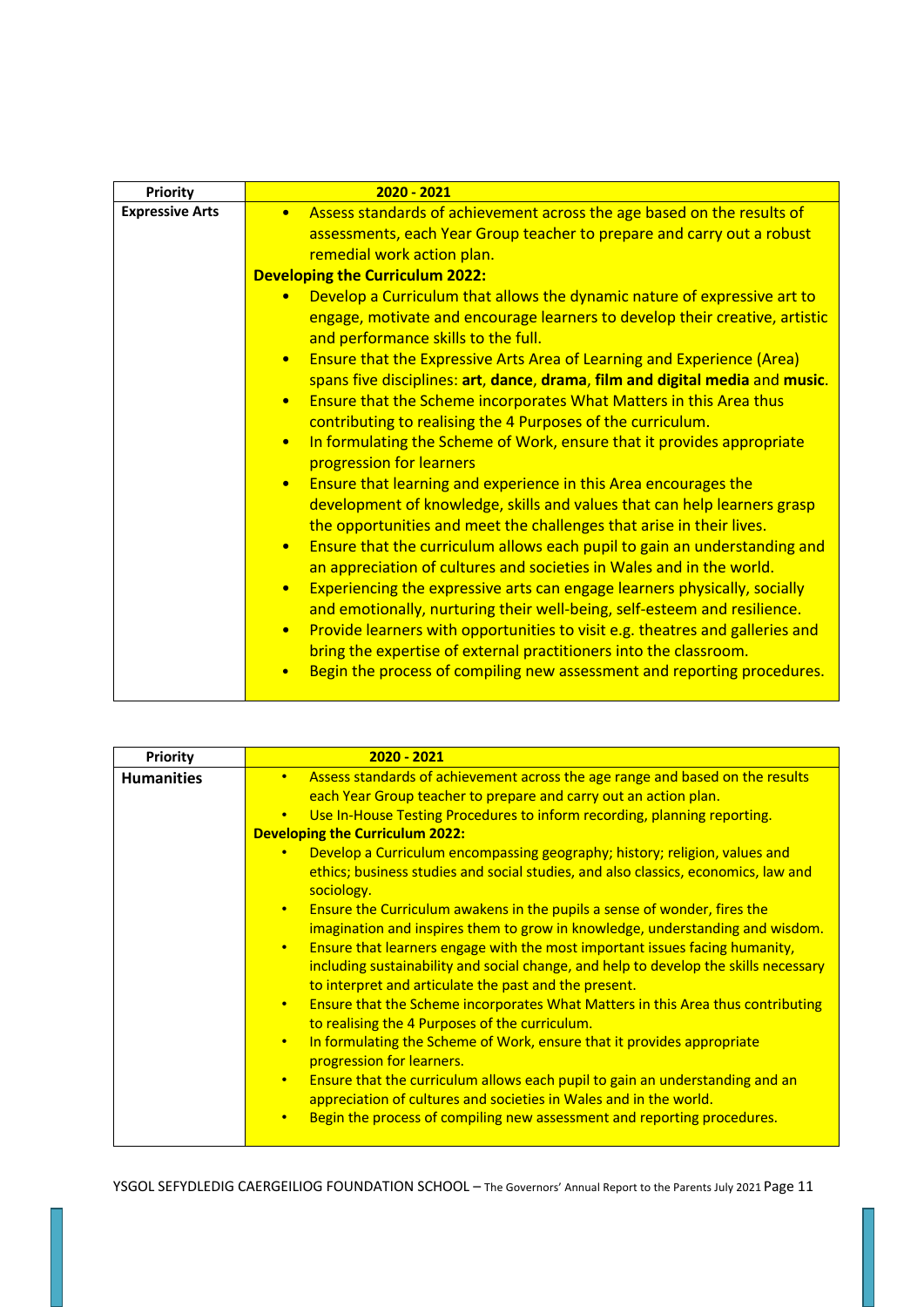| Priority          | $2020 - 2021$                                                                                                                                                                                                                                                                                                                                                                                                                                                                                                                                                                                                                                                                                                                                                                                                                                                                                                                                                                                                                                            |  |  |  |  |  |
|-------------------|----------------------------------------------------------------------------------------------------------------------------------------------------------------------------------------------------------------------------------------------------------------------------------------------------------------------------------------------------------------------------------------------------------------------------------------------------------------------------------------------------------------------------------------------------------------------------------------------------------------------------------------------------------------------------------------------------------------------------------------------------------------------------------------------------------------------------------------------------------------------------------------------------------------------------------------------------------------------------------------------------------------------------------------------------------|--|--|--|--|--|
| <b>Health and</b> | Review all current health and well-being policies and procedures.<br>$\bullet$                                                                                                                                                                                                                                                                                                                                                                                                                                                                                                                                                                                                                                                                                                                                                                                                                                                                                                                                                                           |  |  |  |  |  |
| <b>Well-being</b> | Further develop the School's newly appointed position of Well-being<br>$\bullet$<br>Officer.                                                                                                                                                                                                                                                                                                                                                                                                                                                                                                                                                                                                                                                                                                                                                                                                                                                                                                                                                             |  |  |  |  |  |
|                   | <b>Developing the Curriculum 2022:</b>                                                                                                                                                                                                                                                                                                                                                                                                                                                                                                                                                                                                                                                                                                                                                                                                                                                                                                                                                                                                                   |  |  |  |  |  |
|                   | Continue to develop a curriculum that provides a holistic structure for<br>$\bullet$<br>understanding health and well-being and which develops the capacity of<br>learners to navigate life's opportunities and challenges.<br>Ensure that the fundamental components of this Area are physical health<br>$\bullet$<br>and development, mental health, and emotional and social well-being.<br>Ensure that the Scheme incorporates What Matters in this Area thus<br>$\bullet$<br>contributing to realising the 4 Purposes of the curriculum.<br>In formulating the Scheme of Work, ensure that it provides appropriate<br>$\bullet$<br>progression for learners.<br>Continue to inform stakeholders of the School's Vision for implementing<br>$\bullet$<br>this curriculum.<br>Further develop the School's current Health and Well-being procedures.<br>$\bullet$<br>Begin the process of compiling new assessment and reporting procedures.<br>$\bullet$<br>Have particular attention to 'Key Principles and Considerations' (attached)<br>$\bullet$ |  |  |  |  |  |

| Priority   | $2020 - 2021$                                                                                                                                                                                                                                                                                                                                                                                                                                                                                                                                                                                                   |  |  |  |  |
|------------|-----------------------------------------------------------------------------------------------------------------------------------------------------------------------------------------------------------------------------------------------------------------------------------------------------------------------------------------------------------------------------------------------------------------------------------------------------------------------------------------------------------------------------------------------------------------------------------------------------------------|--|--|--|--|
| Leadership | Ensure that the School's Vision Statement is promoted by effective and<br>$\bullet$<br>inspiring leadership<br>Increase the use of 'coaching' in the School's Performance Management<br>$\bullet$<br>System.<br>Further develop strategies that ensure leaders communicate high<br>$\bullet$<br>expectations effectively to those they manage.<br>Review the School's Leadership procedures to ensure compliance with<br>$\bullet$<br>the new Curriculum's requirements.<br>Arrange INSET for senior staff and also develop the School's procedures<br>$\bullet$<br>for developing leadership skills with LSAs. |  |  |  |  |

| Priority      | $2020 - 2021$                                                                                                 |  |  |  |  |  |
|---------------|---------------------------------------------------------------------------------------------------------------|--|--|--|--|--|
| <b>School</b> | Arrange INSET courses for Governors on the objectives and application of the<br>$\bullet$                     |  |  |  |  |  |
| Governing     | new Curriculum.                                                                                               |  |  |  |  |  |
| <b>Body</b>   | Involve Governors in the process of designing the new curriculum.<br>$\bullet$                                |  |  |  |  |  |
|               | Continue to develop the involvement of Governors in raising academic<br>$\bullet$                             |  |  |  |  |  |
|               | standards across the age range.                                                                               |  |  |  |  |  |
|               | Monitor the formulating of an Action Plan as part of 'Governor Self -<br>$\bullet$<br>Evaluation Procedures'. |  |  |  |  |  |
|               |                                                                                                               |  |  |  |  |  |
|               | Further develop Governors' involvement in monitoring safeguarding<br>$\bullet$                                |  |  |  |  |  |
|               | procedures.                                                                                                   |  |  |  |  |  |
|               | Further develop strategies that ensure that newly appointed Governors are<br>$\bullet$                        |  |  |  |  |  |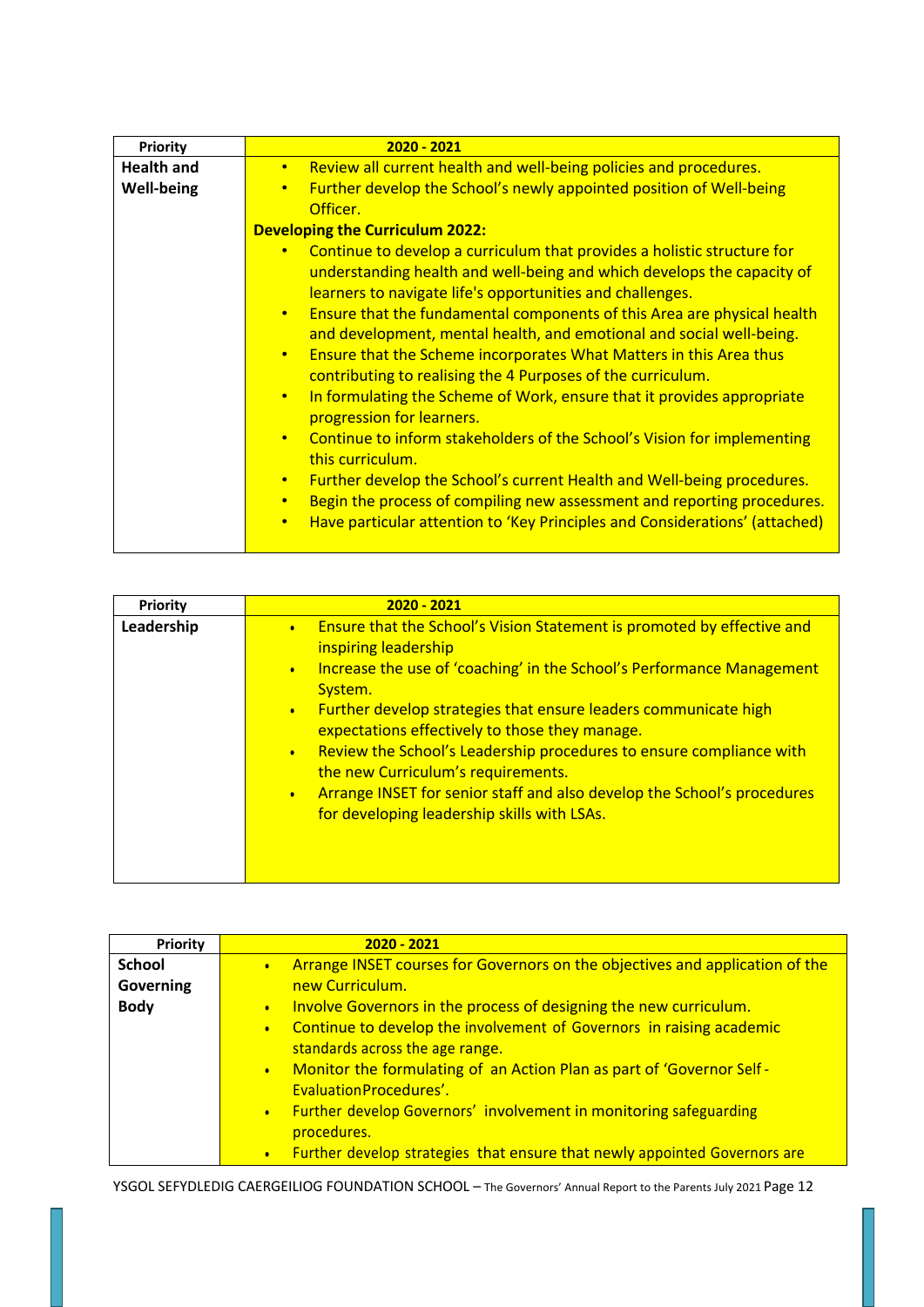|  | involved in the School Improvement Plan.<br>Continue to develop Governor Learning Walks as a tool for improvement.<br>Further develop School procedures for monitoring wellbeing in the<br>school.<br>Provide INSET/Courses on Safeguarding/Wellbeing etc. |
|--|------------------------------------------------------------------------------------------------------------------------------------------------------------------------------------------------------------------------------------------------------------|
|--|------------------------------------------------------------------------------------------------------------------------------------------------------------------------------------------------------------------------------------------------------------|

# **9. ADDITIONAL NEEDS:**

### **The School's Additional Learning Needs Policy:**

The School's ALN Policy provides details of the way that the School identifies, supports and monitors the requirements of pupils with Additional Learning Needs. The School monitors pupil performance regularly and a pupil identified as having learning difficulties is formally assessed by the School and provision arranged as early as possible.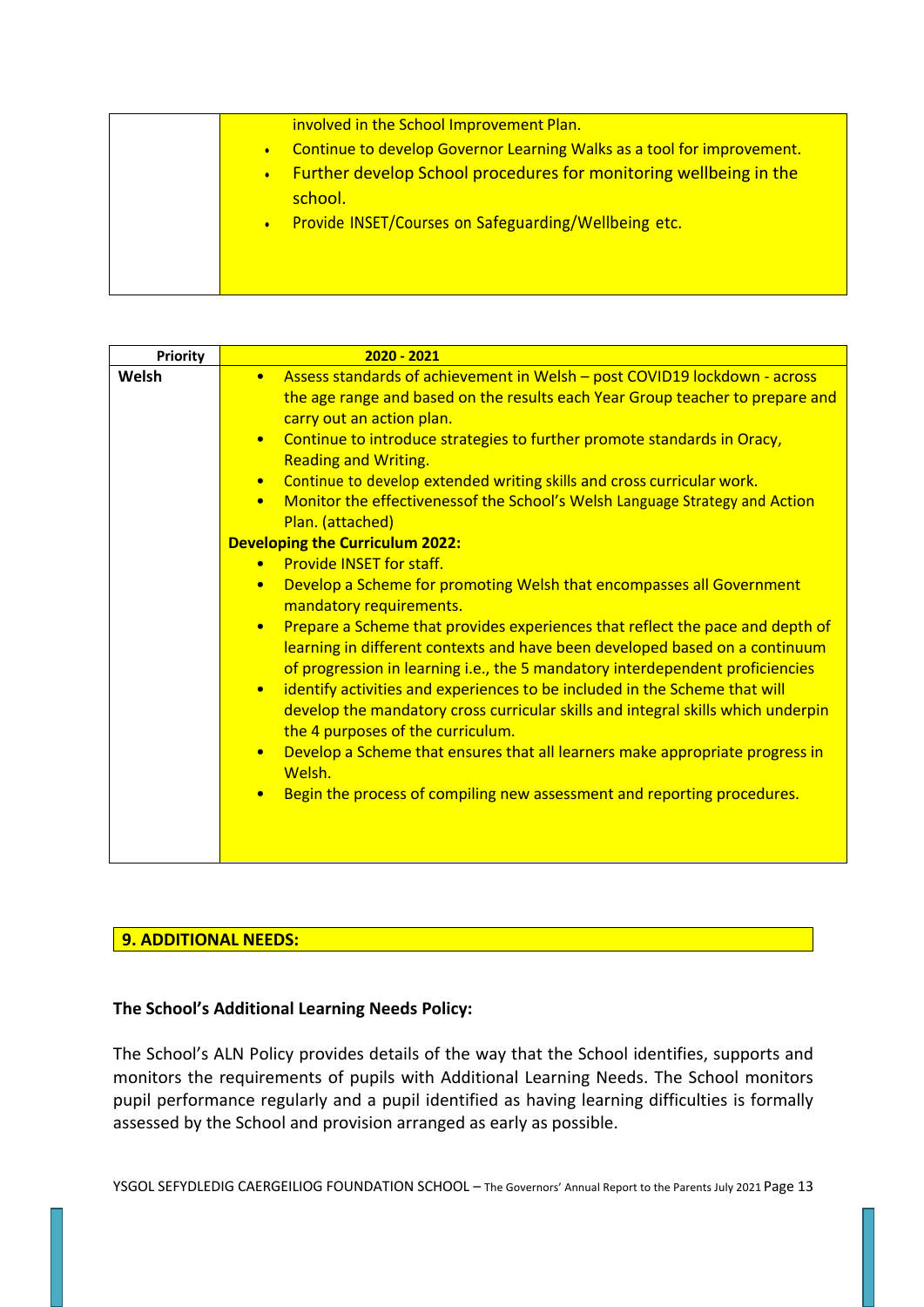The School is committed to ensuring equality of education and opportunity for all its pupils and aims to develop a culture of inclusion and diversity in which all are able to participate fully in the corporate life of the School.

The Additional Learning Needs system in Wales has undergone a transformation of expectations, experiences and outcomes for children and young people with additional learning needs (ALN).

The ALN transformation programme has been implemented, which has transformed the separate systems for special educational needs (SEN) in schools and learning difficulties and/or disabilities (LDD) in further education, to create a unified system for supporting learners from 0 to 25.

Implementation training has been rolled out in 2020 and 2021, and the new ALN system will go live in September 2021. The implementation period will last three years until summer 2024, during which time existing statements of SEN, individual education plans, and learning and skills plans will be converted into individual development plans (IDPs). This will be done in a mandatory phased approach on the basis of particular age-based cohorts. During this time, the ALN system will operate in parallel to the SEN system.

# **THE NEW ADDITIONAL LEARNING NEEDS CODE FOR WALES 2021**

The Additional Learning Needs Code for Wales contains statutory guidance for the following public authorities:

- local authorities in Wales or England;
- governing bodies of maintained schools in Wales or England (including maintained nursery schools and pupil referral units);
- governing bodies of further education institutions in Wales or England;
- proprietors of academies; youth offending teams for an area in Wales or England; persons in charge of relevant youth accommodation in Wales or England;
- Local Health Boards;
- NHS trusts; the National Health Service Commissioning Boards; clinical commissioning groups;
- NHS foundation trusts; and Special Health Authorities.

It also imposes requirements on

- governing bodies of maintained schools in Wales,
- governing bodies of further education institutions in Wales,
- local authorities in Wales,
- Local Health Boards and NHS trust.

### **A Copy of the Code may be found at https://gov.wales**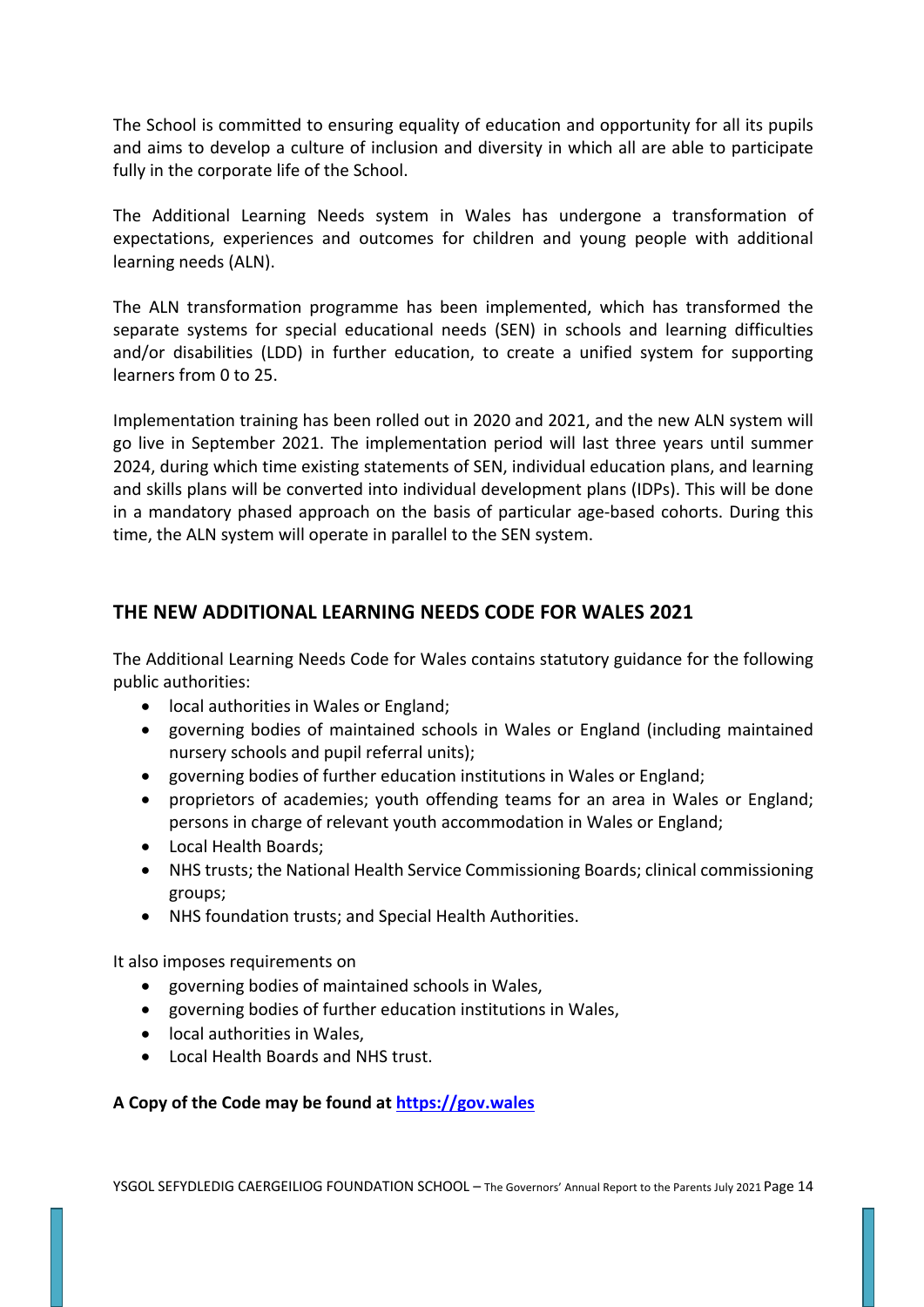**The School's ALN Register: The number of pupils in each ALN Category (April 2021)**

| <b>Stage</b>                   | <b>Total</b> |
|--------------------------------|--------------|
| <b>Early Years Action</b>      |              |
| <b>Early Years Action Plus</b> |              |
| <b>School Action</b>           | 33           |
| <b>School Action Plus</b>      | 20           |
| <b>Statement</b>               |              |

| Category                                                                  | <b>Percentage of the School Roll</b> |
|---------------------------------------------------------------------------|--------------------------------------|
| Percentage of pupils eligible for Free School<br><b>Meals:</b>            | 13.1%                                |
| Percentage of pupils on the Additional<br><b>Learning Needs Register:</b> | 15.5%                                |

**ALN ANALYSIS OF THE CORRELATION BETWEEN THE PERCENTAGE OF PUPILS ON THE ADDITIONAL NEEDS REGISTER AND THE PERCENTAGE HAVING FREE SCHOOL MEALS.**



### **10. THE WHOLE SCHOOL EVALUATION REPORT**

The 2020 – 2021 Self Evaluation Report will be finalised in August 2021.

The School assesses the quality of teaching and learning on a regular basis. The lessons observed, the scrutiny of pupils' work and learning walks this Academic Year show that:

**100% of teaching and learning is at least GOOD 36% of teaching and learning is OUTSTANDING/EXCELLENT**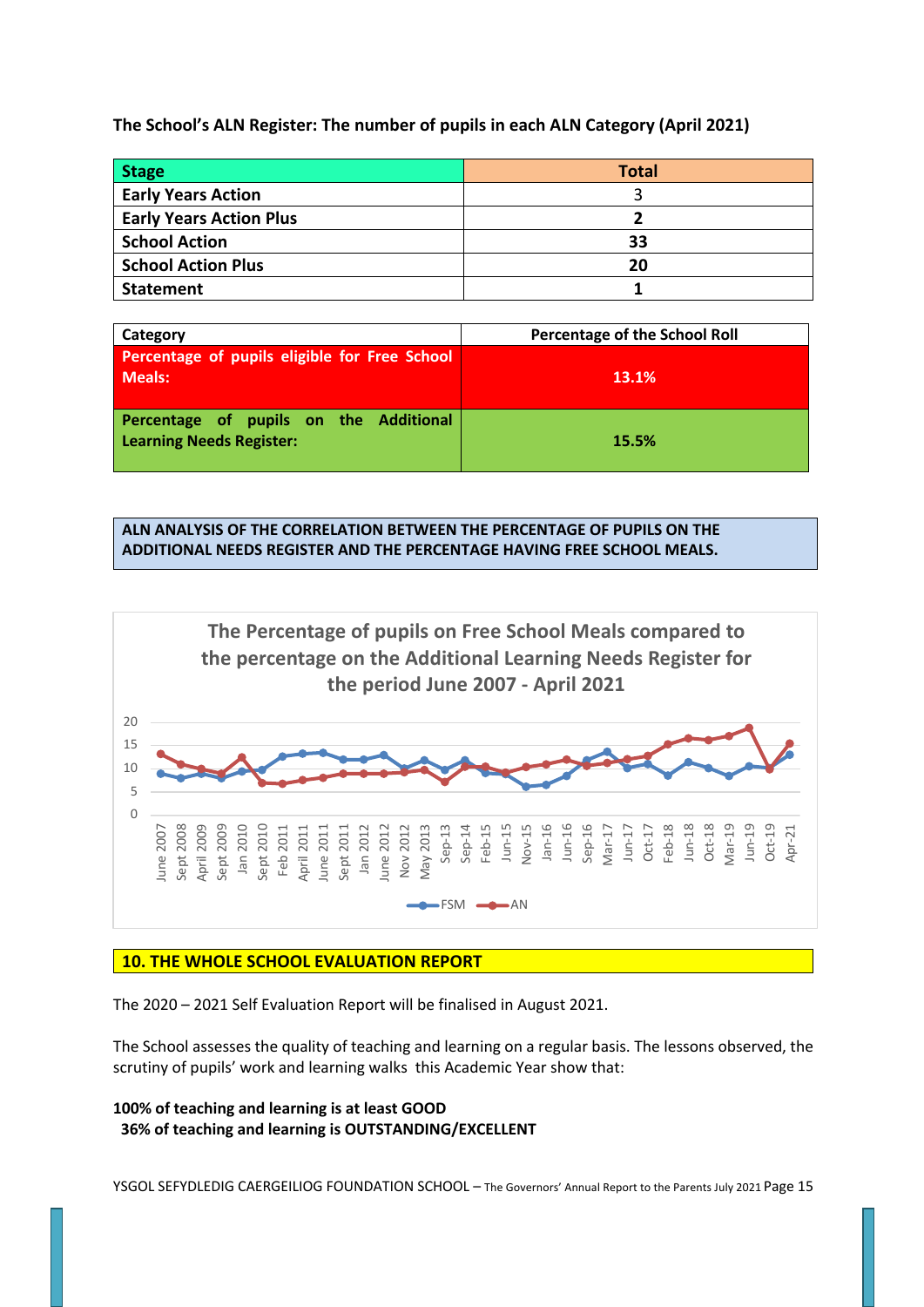# **11. STAFFING (April 2021):**

### **Head Teacher and Teaching Staff:**

| Acting Deputy Head of School          |    |
|---------------------------------------|----|
| Number of Teachers in Mainstream      | 16 |
| Total:                                |    |
| <b>Staff on Maternity Leave</b>       |    |
| Number of Teachers covering Maternity |    |

### **Support Staff:**

| <b>Teaching Assistants:</b>             |  |
|-----------------------------------------|--|
| <b>Teaching Assistants on Maternity</b> |  |

#### **Management Staff:**

| <b>Executive Director</b> |  |
|---------------------------|--|
| <b>Operations Manager</b> |  |
| <b>School Secretary</b>   |  |

#### **Wellbeing:**

|--|

#### **12. SENIOR MANAGEMENT TEAM:**

#### **Currently, the Team is as follows:**

- Executive Director/ Headmaster
- Deputy Head
- Assistant Head Teacher
- Operations Manager
- Breakfast Club/ After School Club Co-ordinator
- ALN Co-ordinator
- School Registrar
- Leader of Foundation Phase
- The School's Welfare/Wellbeing Officer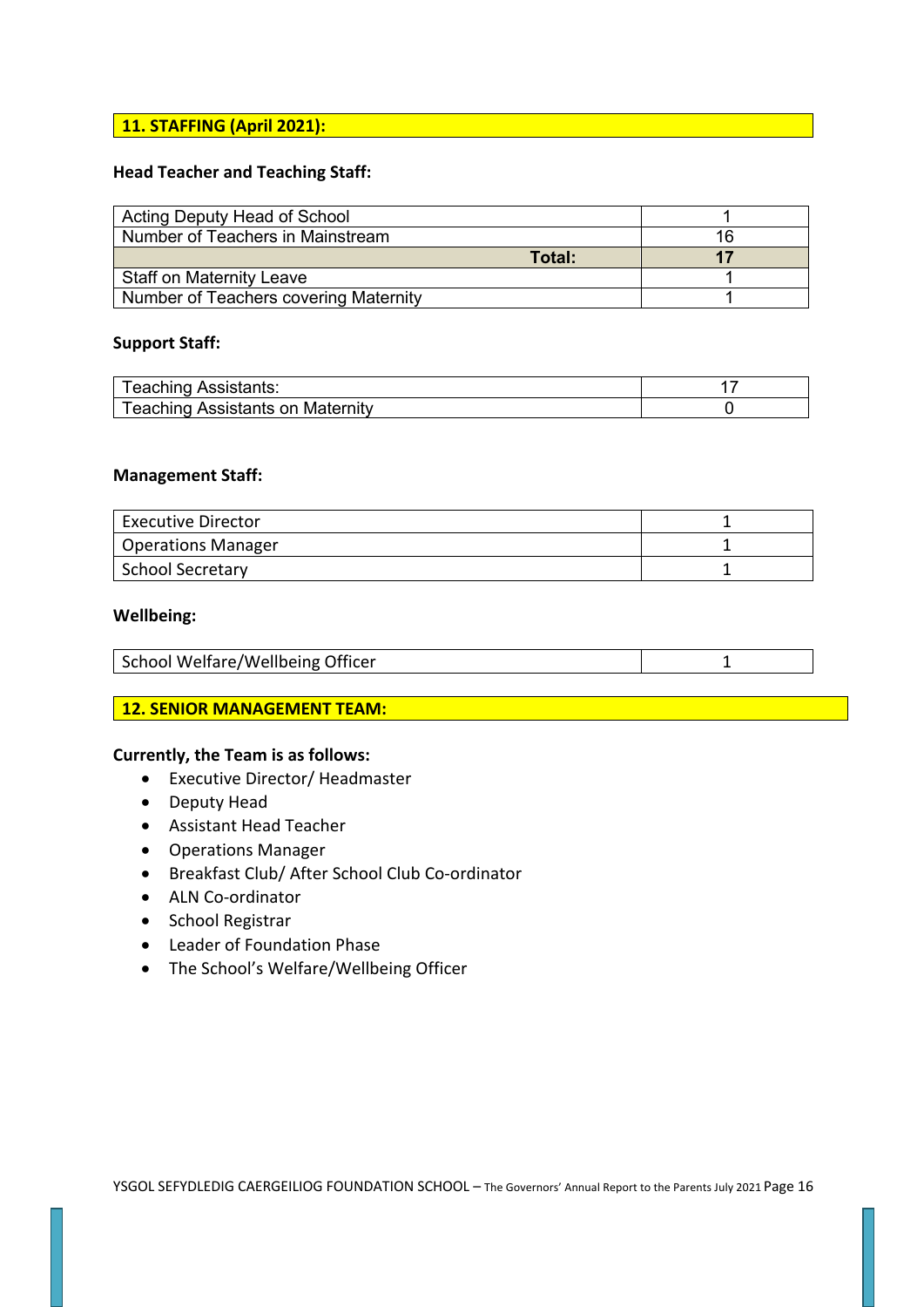# **13. CONTINUING PROFESSIONAL DEVELOPMENT 2020-2021**

| <b>NAME OF COURSE</b>                                                                                                                                                                              | <b>MEMBERS OF</b>                                                  | <b>DATE</b>                               | <b>TRAINING</b>                               | <b>COST</b>                     |
|----------------------------------------------------------------------------------------------------------------------------------------------------------------------------------------------------|--------------------------------------------------------------------|-------------------------------------------|-----------------------------------------------|---------------------------------|
|                                                                                                                                                                                                    | <b>STAFF</b>                                                       |                                           | <b>PROVIDER</b>                               |                                 |
| <b>Aspiring Heads</b>                                                                                                                                                                              | <b>SB</b>                                                          | Commenced<br>January 2021                 | GwE                                           | £0                              |
| Middle Leadership                                                                                                                                                                                  | <b>LR</b>                                                          | Commenced<br>January 2021                 | GwE                                           | £0                              |
| Designated<br>Safeguarding Lead<br>Level 3                                                                                                                                                         | Teaching Staff -<br>SB/KJ/LR Pastoral<br>Officer VJ<br>(Governors) | December 2020/<br>March 2021/<br>May 2021 | <b>High Speed</b><br><b>Training</b>          | £100                            |
| Paediatrics First Aid                                                                                                                                                                              | Seven assistants                                                   | December 2020                             | <b>WOW Training</b><br>Holyhead               | £1500                           |
| All staff inductions<br>have been completed                                                                                                                                                        | All new members                                                    | On-going                                  | In-house                                      | £0                              |
| <b>Child Protection</b>                                                                                                                                                                            | All members of<br>staff                                            | October 2021                              | EduCare                                       | Annual<br>subscription<br>£1500 |
| The Prevent Duty                                                                                                                                                                                   | All members of<br>staff                                            | October 2021                              | EduCare                                       | Annual<br>subscription<br>£1500 |
| Newly Qualified<br><b>Teachers Training</b><br>Programme                                                                                                                                           | KH/RR/MH                                                           | September 2020-<br><b>July 2021</b>       | GwE/In-house/<br>School's Induction<br>Mentor | £0                              |
| Google Classroom<br><b>Online Learning</b>                                                                                                                                                         | Teaching staff                                                     | February 2021                             | In-house                                      | £0                              |
| <b>Additional Learning</b><br><b>Needs Framework</b>                                                                                                                                               | Teaching staff                                                     | <b>March 2021</b>                         | Hwb Online<br>Platform                        | £0                              |
| Autism Awareness - All<br>teachers, assistants<br>and catering staff<br>completed this course.                                                                                                     | Teachers/Assistants<br>/Catering Staff                             | April 2021                                | Hwb Online<br>Platform                        | £0                              |
| <b>Bereavement Course</b>                                                                                                                                                                          | Teaching staff                                                     | April 2021                                | Hwb Online<br>Platform                        | £0                              |
| Childcare                                                                                                                                                                                          | Two assistants-<br>NO/RO                                           | Ongoing                                   | Coleg Menai                                   | £0                              |
| Curriculum Maestro-<br>Planning for the<br><b>Curriculum for Wales</b>                                                                                                                             | Teaching staff                                                     | May 2021                                  | Curriculum<br>Maestro<br>Sandra Jones         | Annual<br>subscription<br>£2000 |
| Teaching staff have<br>access to a range for<br>courses on the Gwe<br>website which they are<br>able to access and<br>complete as they<br>identify their own<br>personal areas for<br>development. | <b>Teaching staff</b>                                              | September 2020 -<br>2021                  | GwE/G6 website                                | £0                              |
| Nebosh Health and<br>Safety                                                                                                                                                                        | School<br>Secretary/Health<br>and Safety Officer                   | Ongoing                                   | Nebosh                                        | £400                            |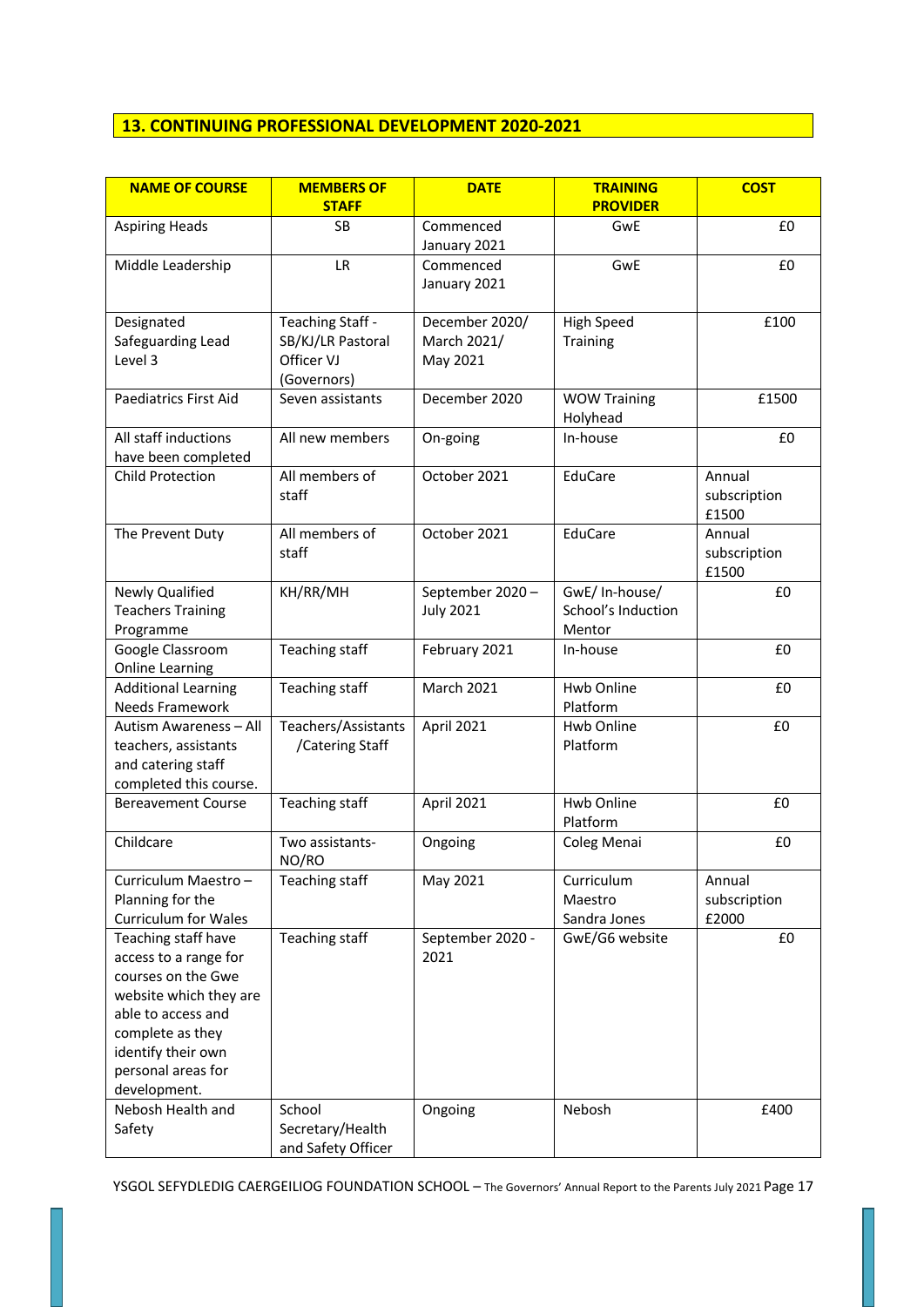| Talk for Writing KS2                                                                                                | KTJ                          | May/June | Pie Corbett                          | £198                                 |
|---------------------------------------------------------------------------------------------------------------------|------------------------------|----------|--------------------------------------|--------------------------------------|
| <b>ALN New Framework</b>                                                                                            | VJ                           | July     | Hwb                                  | £0                                   |
| COVID-19 Essentials:<br>Infection Prevention &<br><b>COSHH Training For</b><br>Cleaning                             | Cleaning<br>staff/Assistants | July     | High Speed<br><b>Training</b>        | £200                                 |
| Food Hygiene and<br>Safety-Level 3                                                                                  | <b>Catering Manager</b>      | July     | <b>High Speed</b><br><b>Training</b> | £250                                 |
| Food Hygiene and<br>Safety                                                                                          | Kitchen Staff                | July     | EduCare                              | Annual<br>subscription to<br>Educare |
| <b>Forward Planning</b><br>September - Dyslexia<br>Awareness and ADHD<br>Awareness to be<br>completed by all staff. | All staff                    | June     | Hwb                                  | £0                                   |

Caergeiliog Foundation School continues to focus on developing all members of staff. Over the last academic year, staff have undertaken a range of courses. All staff completed their annual Child Protection training as well as their Prevent training. Eight assistants completed their First Aid Paediatrics. Teachers, assistants and catering staff have all completed an Autism Awareness course. Teaching staff have completed a Bereavement Course as well as an ALN course focusing on the new Additional Learning Needs Framework. Teaching staff have also engaged in training regarding the new curriculum. They have received training in Curriculum Maestro – an online platform which enables schools to create and design their own bespoke curriculum in accordance with the requirements of the new Curriculum for Wales. Four members of staff have completed the Designated Safeguarding Lead – Level 3 course. Two members of staff are undertaking leadership courses. All new members of staff have received their induction training. The school is a "learning community" and is committed to providing opportunities for the continuing learning and development of its entire staff. Professional development is the means by which the school is able to deliver whole school, team and individual development priorities. The school continues to encourage all members of our learning community to take an active role in their own professional development.

### **14. TRANSFER TO SECONDARY SCHOOL:**

**Percentage of pupils in Year 6 transferring to Secondary School at the end of the 2020 – 2021 Academic Year:**

| <b>Percentage</b> | <b>Secondary School</b> |
|-------------------|-------------------------|
| 48%               | Friars, Bangor          |
| 18%               | Holyhead High           |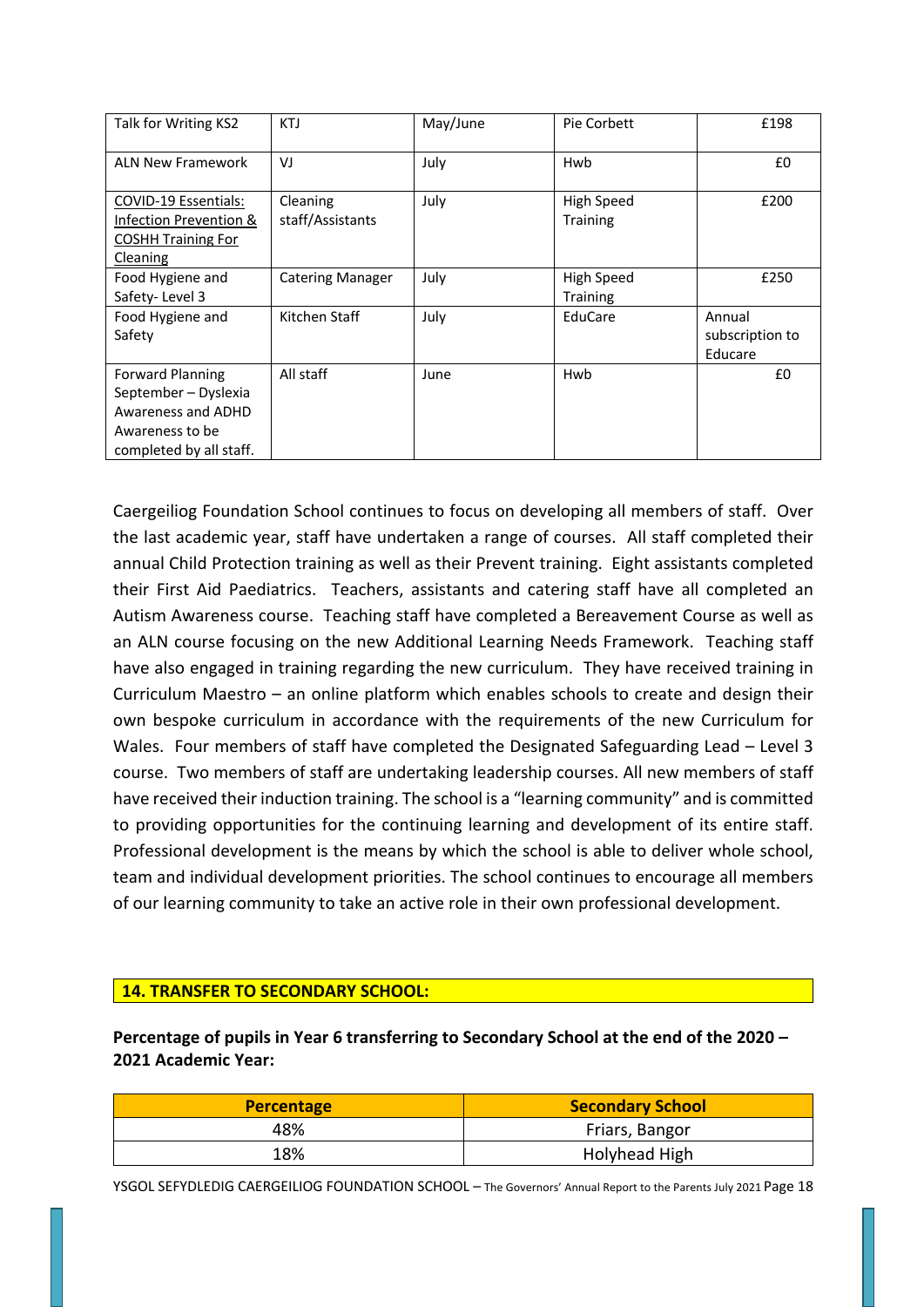| 14% | <b>Bodedern Secondary</b>       |
|-----|---------------------------------|
| 7%  | Ysgol David Hughes, Porthaethwy |
| 7%  | Ysgol Syr Thomas Jones, Amlwch  |
| 0%  | Ysgol Gyfun, Llangefni          |
| 6%  | Other                           |

### **15. PUPIL COMMITTEES and PUPIL PARTICIPATION:**

The School's Pupil Committees are as follows:

- School Council
- Welsh Committee
- Senior Students' Charity Committee
- ECO Committee
- Wellbeing Committee
- 'Buddy' Committee
- E Safety Committee
- Coding Club
- Ornithology Committee

### **PUPIL COMMITTEE EVENTS - 2020 – 2021**

### **Senior Students' Charity Committee**

Children in Need – Wear something spotty. Operation Christmas Child Wear a Christmas Jumper Day Sponsored Teddy Fun Run – percentage of funds raised donated to the NHS.

### **Well-being Committee and Buddy Committee**

Build a Den Day Picnic Day Well-being and Buddy Day – Awareness Day to look after your friends – wear bright clotheslollypop sticks to choose the buddy for the day.

### **Eco-committee**

Climate Heroes – Three Pledges – caring for the environment – opportunity to apply for a Green Blue Peter Badge.

### **Pwyllgor Cymraeg**

Owain Glyndwr Day – wear something red, green or white – colours of the Welsh flag. Diwrnod Shwmae Su'mae – a chance to enjoy fun Welsh activities. Diwrnod Seren a Sbarc – 30 language activities. LLywelyn's Day – class activities learning about the history of Wales.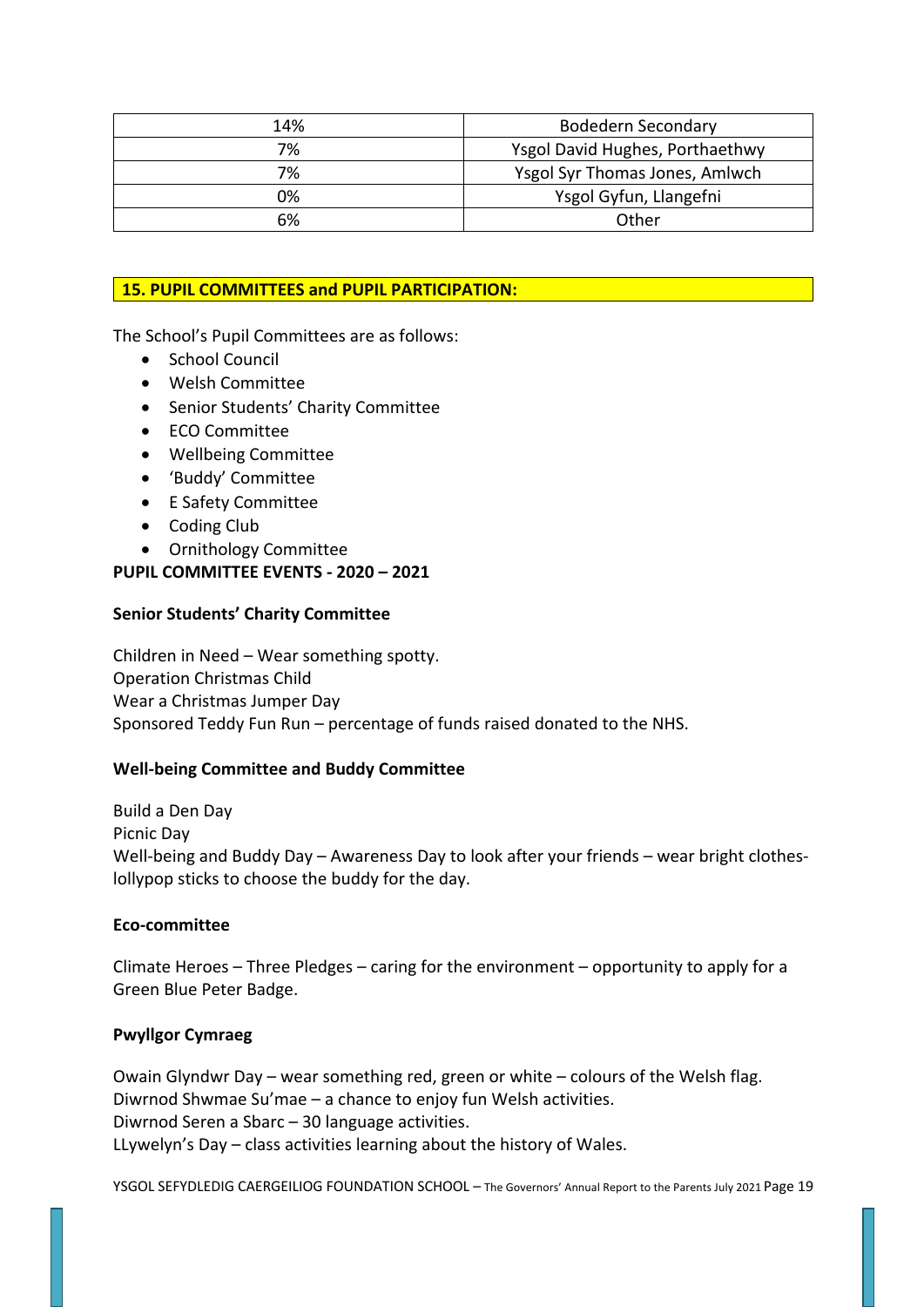St Dwynwen's Day – design a love spoon. Welsh Music Day – a week of listening to and learning about Welsh songs. St David's Day – a variety of class-based activities. Welsh Apps Month – useful apps to use in the Foundation Phase and Key Stage 2. Twm Sion Cati's Day – learning about famous Welsh characters. The Welsh League of Youth's Peace and Goodwill Day – reading messages of goodwill. Gwenllian's Day – create your own crown and learn about the history of Wales.

### **The above events took place in line with Covid-19 guidelines**

**16. EVENTS:**

# **The following is a list of activities arranged during the period September 2020 – August 2021**

**Monday December 7th** - Playgroup/Nursery/Reception Christmas Party

**Tuesday December 8th** - Years 1, 2 and 3 Christmas Party

**Wednesday December 9th** - Christmas Dinner

**Wednesday December 9th** - Wear a Christmas Jumper Day—organised by the Senior Students' Charity Committee

**Thursday December 10th** - Years 4, 5 and 6 Christmas Party

**Monday December 14th** - Filming of Christmas performances - Years 4, 5 and 6

**Tuesday December 15th** - Filming of Christmas performances - Years 2 and 3

**Wednesday December 16th** - Filming of Christmas performances - Playgroup, Nursery, Reception and Year 1

**Friday April 30th** – PC Jackson -Teams visit with Year 6 – Online safety

**Tuesday May 4th** – Open Evening – via telephone call

**Wednesday May 5th** – Open Evening - via telephone call

**Tuesday May 11th** – Open Evening – via telephone call

**Wednesday May 19th** – Ysgol Friars Teams Meeting – Year 6

**Wednesday May 26th** – Build a Den Day – Foundation Phase

**Thursday May 27th** – Build a Den Day – Key Stage 2

**Friday May 28th** – **INSET DAY**

**Monday June 7th** – **INSET DAY**

YSGOL SEFYDLEDIG CAERGEILIOG FOUNDATION SCHOOL – The Governors' Annual Report to the Parents July 2021 Page 20 **Thursday June 10th** – Tempest Individual Photographs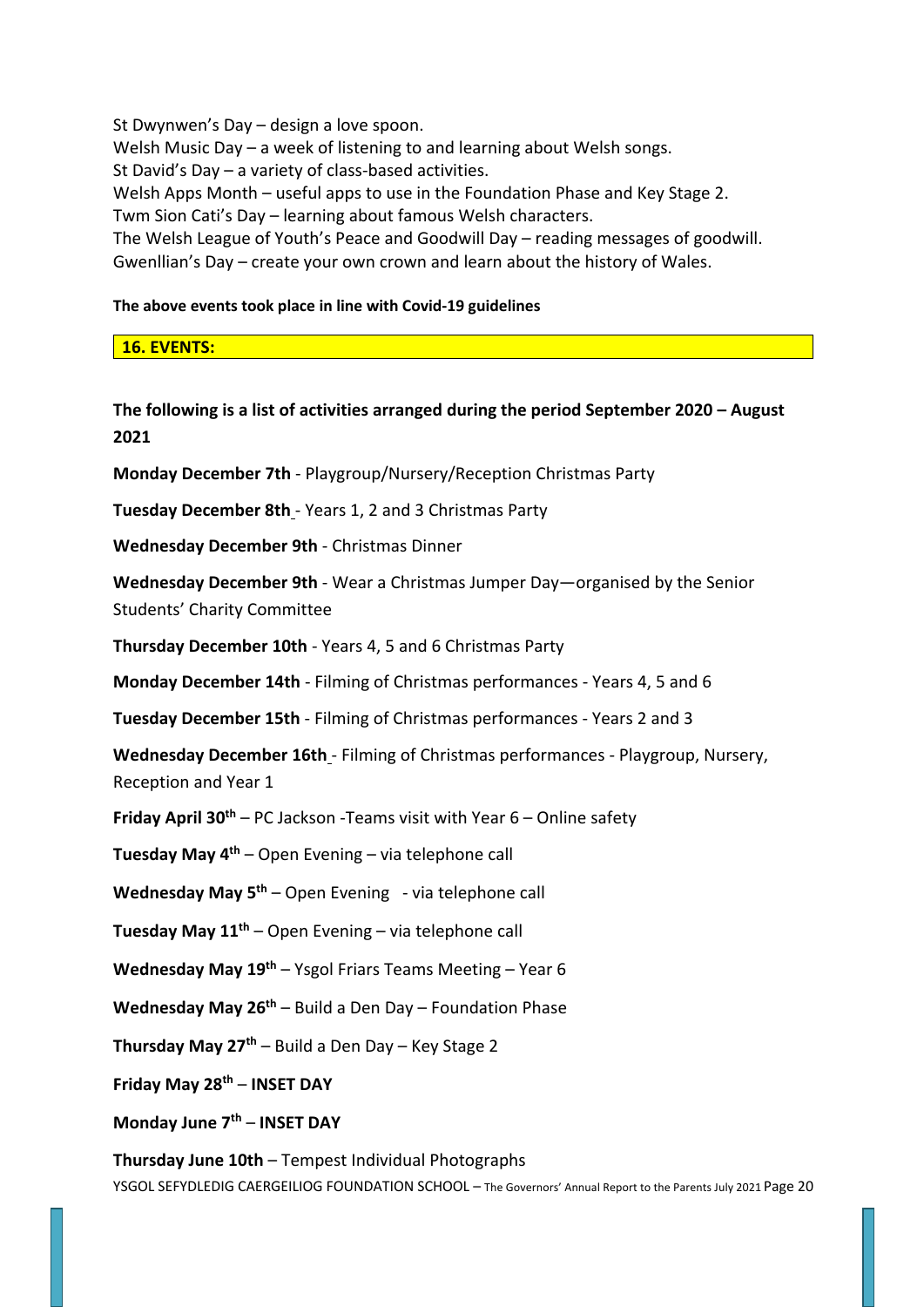**Friday June 11th** - Tempest Individual Photographs

### **Week commencing June 14th – Health and Well-being Week: –**

Sports Days/Daily Physical activities/Mindfulness activities/ Don't Touch Tell Show/Don't Drink – Think Show

**June 25th –** Fun Run – Organised by the Senior Students' Charity Committee

**Wednesday June 30th** – Picnic Day

**Friday July 9th** – Year 6 Prize Giving Ceremony (pupils only)

**Friday July 9th** - Year 6 " Prom" - Formal Dinner and Photographs

**Monday July 12th** - Nursery Prize Giving Ceremony (pupils only)

**Monday July 12th** - Reception Prize Giving Ceremony (pupils only)

**Tuesday July 13th** - Year 1 and Year 2 Prize Giving Ceremony (pupils only)

**Wednesday July 14th** – Year 3 Prize Giving Ceremony (pupils only)

**Thursday July 15th** - Years 4 and 5 Prize Giving Ceremony

**Wednesday – Friday July 21,22,23** – Summer School

### **17. WELLBEING:**

Promoting and supporting employee wellbeing is at the heart of the School's purpose to champion better work and working lives. An effective workplace wellbeing programme can deliver mutual benefit to people, organisations, economies and communities.

The School recognises that:

- healthy workplaces help people to flourish and reach their potential. This means creating an environment that actively promotes a state of contentment, benefiting both employees and the organisation.
- investing in employee wellbeing can lead to increased resilience, better employee engagement, reduced sickness absence and higher performance and productivity.

Consequently, the School is currently further developing its wellbeing programme and has adopted a much broader understanding and application of holistic health and wellbeing approaches. This programme aims to ensure that employee wellbeing priorities are integrated throughout an organisation, embedded in its culture, leadership and people management.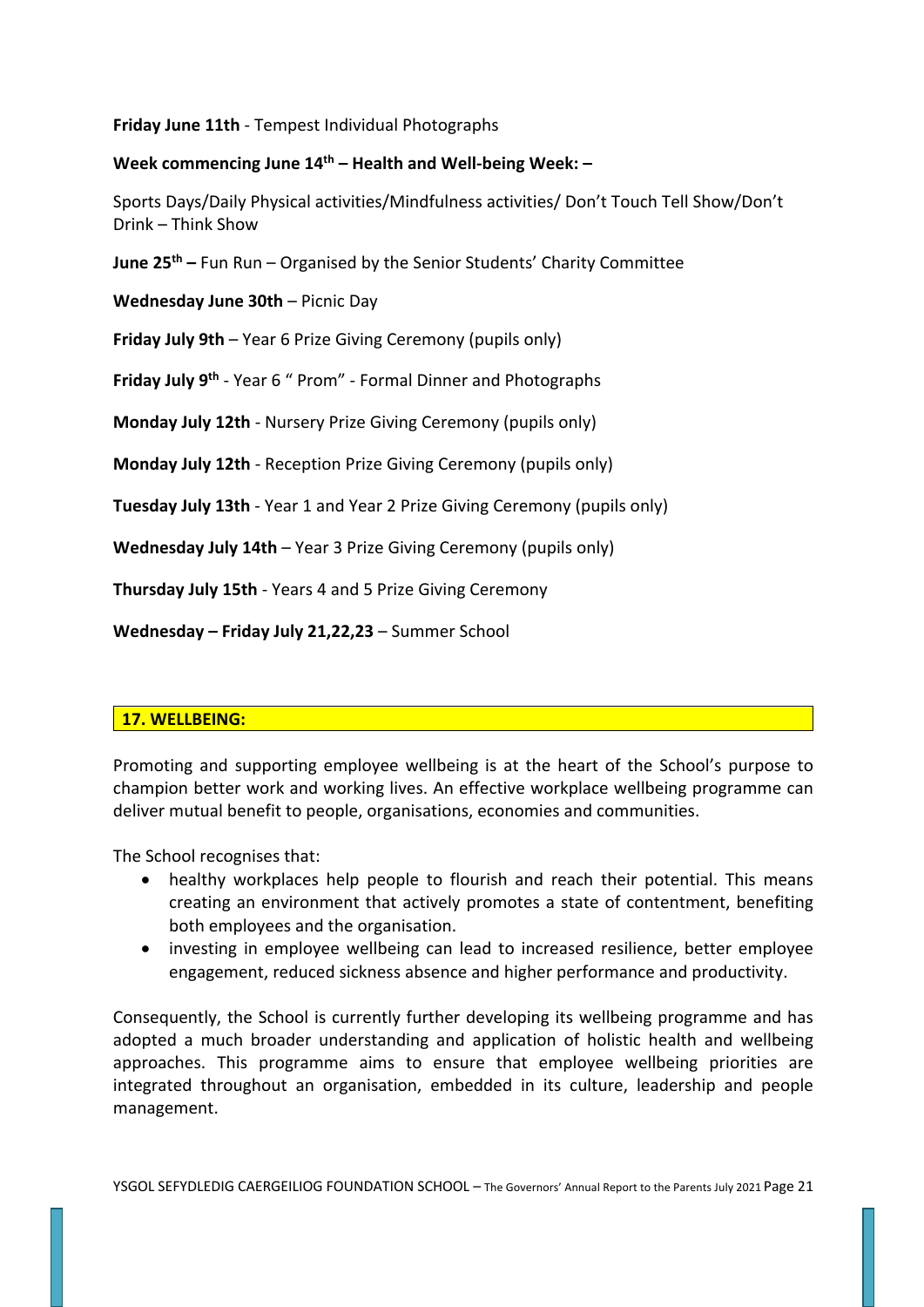In this context the most significant development during this year has been the appointment of a School Wellbeing Officer with responsibility for the wellbeing of pupils and staff.

# **Health and Wellbeing is included as one of the Areas for Learning and Experience in the Curriculum for Wales. This curriculum will be fully implemented in September 2022**

The Health and Well-being Area of Learning and Experience (Area) provides a holistic structure for understanding health and well-being. It is concerned with developing the capacity of learners to navigate life's opportunities and challenges. The fundamental components of this Area are physical health and development, mental health, and emotional and social well-being. It will support learners to understand and appreciate how the different components of health and well-being are interconnected, and it recognises that good health and well-being are important to enable successful learning.

Engagement with this Area will help to foster a whole-school approach that enables health and well-being to permeate all aspects of school life.

What Matters in this Area has been expressed in five statements which support and complement one another and should not be viewed in isolation. In order to achieve this holistic approach, teachers should seek to draw across all five statements when planning activities. Together they contribute to realising the four purposes of the curriculum.

Effective realisation of the vision described in this Area is fundamental to developing **healthy, confident individuals, ready to lead fulfilling lives as valued members of society**. By developing learners' motivation, *resilience*, *empathy* and decision-making abilities, they can be supported to become **ambitious, capable learners, ready to learn throughout their lives**. Learners can also be supported to become **ethical, informed citizens of Wales and the world** by developing their ability to show respect, to value equity, to listen to others and to evaluate the *social influences* affecting them.

Through enabling learners to manage risks, express ideas and emotions, develop and maintain healthy relationships, and take on different roles and responsibilities, the learning and experience in this Area can support learners to become **enterprising, creative contributors ready to play a full part in life and work**

# **AN EXTRACT FROM 'THE ANNUAL REPORT OF HER MAJESTY'S CHIEF INSPECTOR OF EDUCATION AND TRAINING IN WALES 2019 – 2020**

'As in previous years, standards of wellbeing continue to be at least good in nearly all settings and excellent in a few. Where standards of wellbeing are excellent, children show exceptional levels of independence, motivation and interest in their learning. They focus diligently on tasks and are extremely confident when choosing activities, they want to do. These children make very good progress in developing their personal and social skills, including taking responsibilities for daily tasks and routines. For example, children put on their own aprons to help prepare fruit during snack time, pour drinks for their peers and dispose of food waste in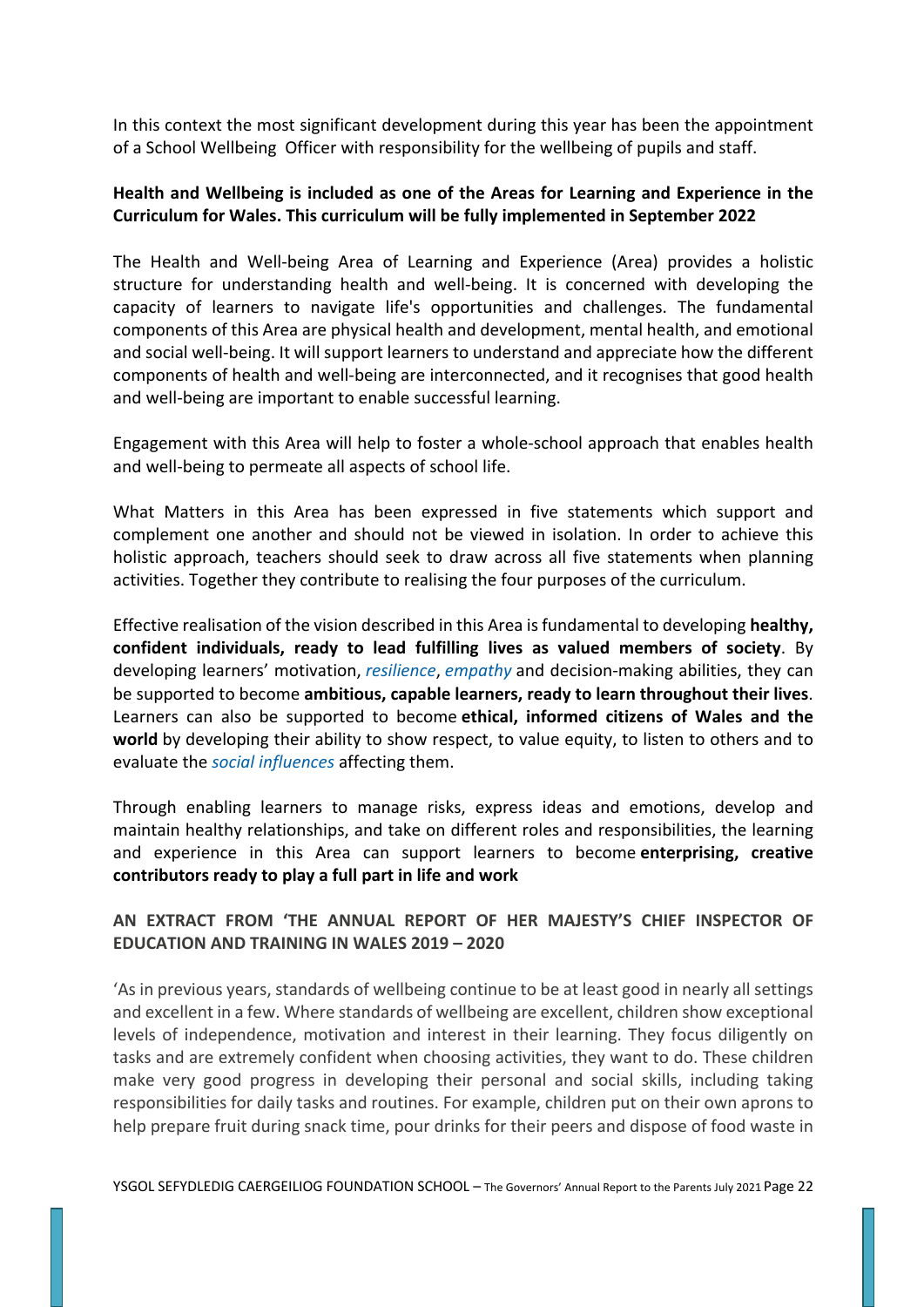the compost bin. They show respect towards each other and help their friends to develop their communication and team building skills.

Where wellbeing is good, nearly all children settle quickly when they arrive at the setting, and they manage their own behaviour well. Most show a good understanding of routines and demonstrate sound independent skills and respect for others, such as putting on their coats independently and playing co-operatively when making Gruffalo crumble in the mud kitchen. They develop a good range of social skills, share willingly, and take turns with friends during play activities.

In most settings, children understand the importance of good hygiene, and of how to stay fit and healthy. They select their own fruit during snack time and take part in purposeful physical activities and outdoor play. In many settings, children understand the importance of looking after their teeth by using a toothbrush independently to clean their teeth'.

The School's Wellbeing Policy and Procedures was last updated in March 2021.

## **18. SAFEGUARDING, CHILD PROTECTION and PUPIL WELFARE/WELLBEING:**

Our School staff are an integral part of the child safeguarding process. With the implementation of the new Wales Safeguarding Procedures during April 2020, all teaching staff at Caergeiliog School have access to the online app to ensure that they are familiar, understand and are aware of the Safeguarding Procedures to follow in relationship to any child protection concern.

During the School Term Holidays, The Wellbeing Officer will be offering its parents/carers an 'out of hours' service over 3 mornings per week, Monday, Wednesday and Friday that can provide advice and support to all parents/carers if they feel that they need any support or advice throughout the school holidays. The Wellbeing Officer can be contacted on:

Email: swyddoglles@ycfs.cymru

Mobile Telephone: 07759151444

### **19. GROWING UP, KEEPING SAFE, HEALTH AND WELLBEING AND SEX EDUCATION:**

This Academic Year the School developed its policies relating to health and wellbeing in accordance with the requirements of the Curriculum for Wales 2022 and its mandatory curriculum components of religion, values and ethics, relationships and sexuality education, Welsh and English.

# **A Curriculum for Wales 2022: Relationships and sexuality education**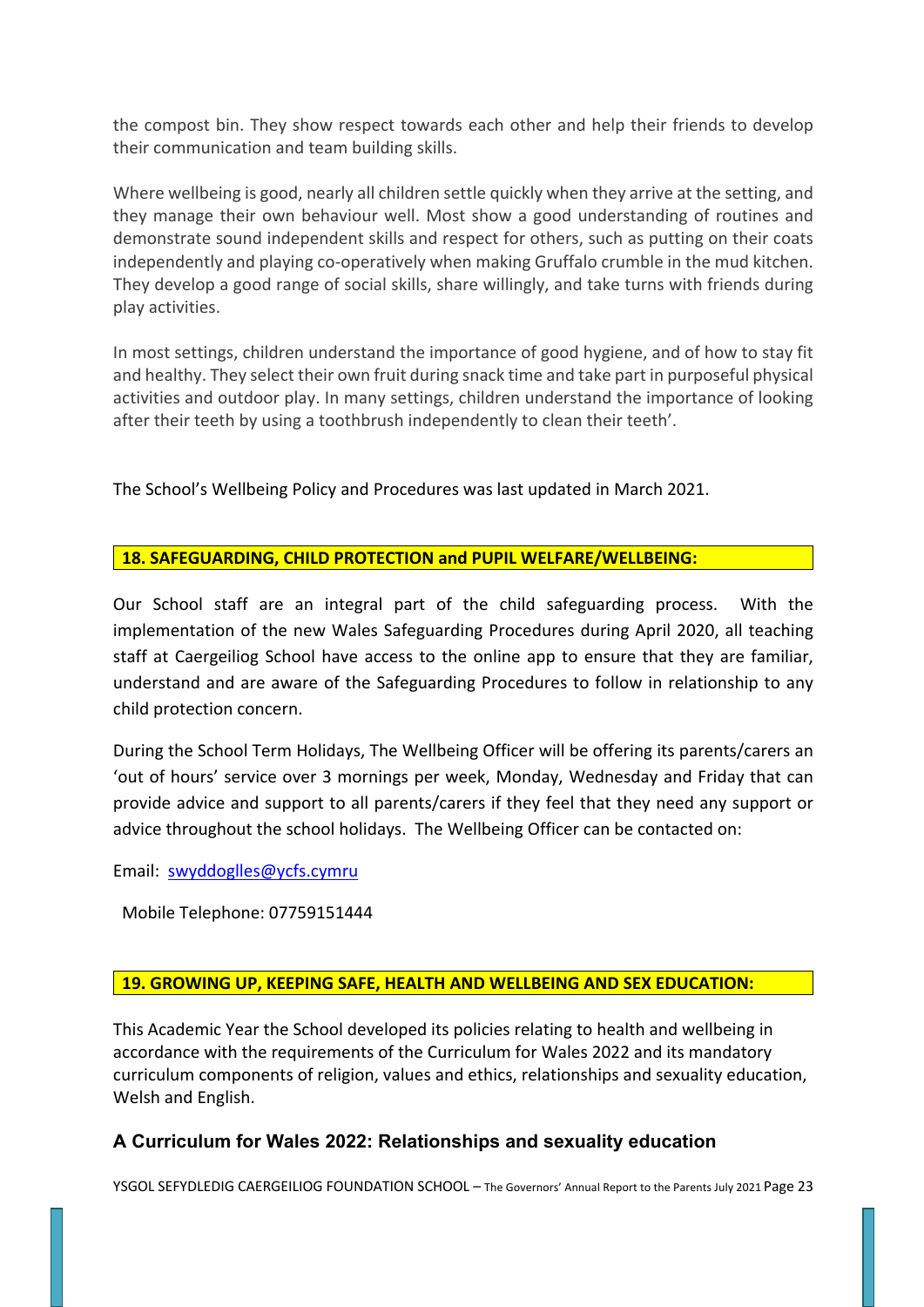Relationships and sexuality education (RSE) plays a vital role in enhancing learners' well-being and safety and will be mandatory. Children begin to learn about relationships long before they start school. As soon as they enter the social world they will be encountering and interacting with complex and often contradictory messages about gender, relationships and sexuality that will shape their day-to-day lives and imagined futures. These messages come from advertising, books, music, social media and television, and from family members, peers and communities. What children and young people are learning and experiencing can include misconceptions and sometimes challenge adult assumptions or expectations. Through RSE, learners should be supported to explore and discuss information and values about relationships and sexuality that they are already exposed to and often struggle to navigate for themselves.

Schools have an important role for prevention and protection, discussion and responding to learners' questions and needs. They have the potential to create safe and empowering environments that build upon learners' own formal and informal learning and experiences, offline and online. This enables learners to reflect and express their views and feelings on a range of RSE issues. Central to this is acknowledging, discussing and engaging with a diverse range of perspectives: locally, nationally and internationally.

Relationships and sexuality education aims to gradually empower learners to build the knowledge, skills and ethical values for understanding how relationships, sex, gender and sexuality shape their own and other people's lives. It seeks to support learners' rights to enjoy equitable, safe, healthy and fulfilling relationships throughout their lives. This includes the ability to recognise, understand and speak out about discrimination and violence and know how and where to seek support, advice and factual information on a range of RSE issues.

# **A Curriculum for Wales 2022 - Health and Well-being**

Knowledge and understanding of biology, physical development, biological and sexual relationships and the link between physical and emotional health are fundamental to learning in the Health and Well-being Area of Learning and Experience. Learning how the brain works can help learners understand their thoughts, feelings and emotions. How lifestyle choices can impact the human body (including diet, drug use and exercise) can be considered, as well as the science behind hormones, sexual reproduction and human development in support of relationships and sexuality education (RSE). Technology is important to the health and wellbeing of learners, including supporting the preparation of healthy diets. Understanding how digital media works and how to use the online world safely and responsibly, exploring relationships in an online context and understanding social norms and influences in respect of technology all support stronger decision-making in relation to online safety, online bullying and promoting positive online behaviours.

### **20.CATERING:**

A Report on the School's Catering Service is included in the Business Manager's Report.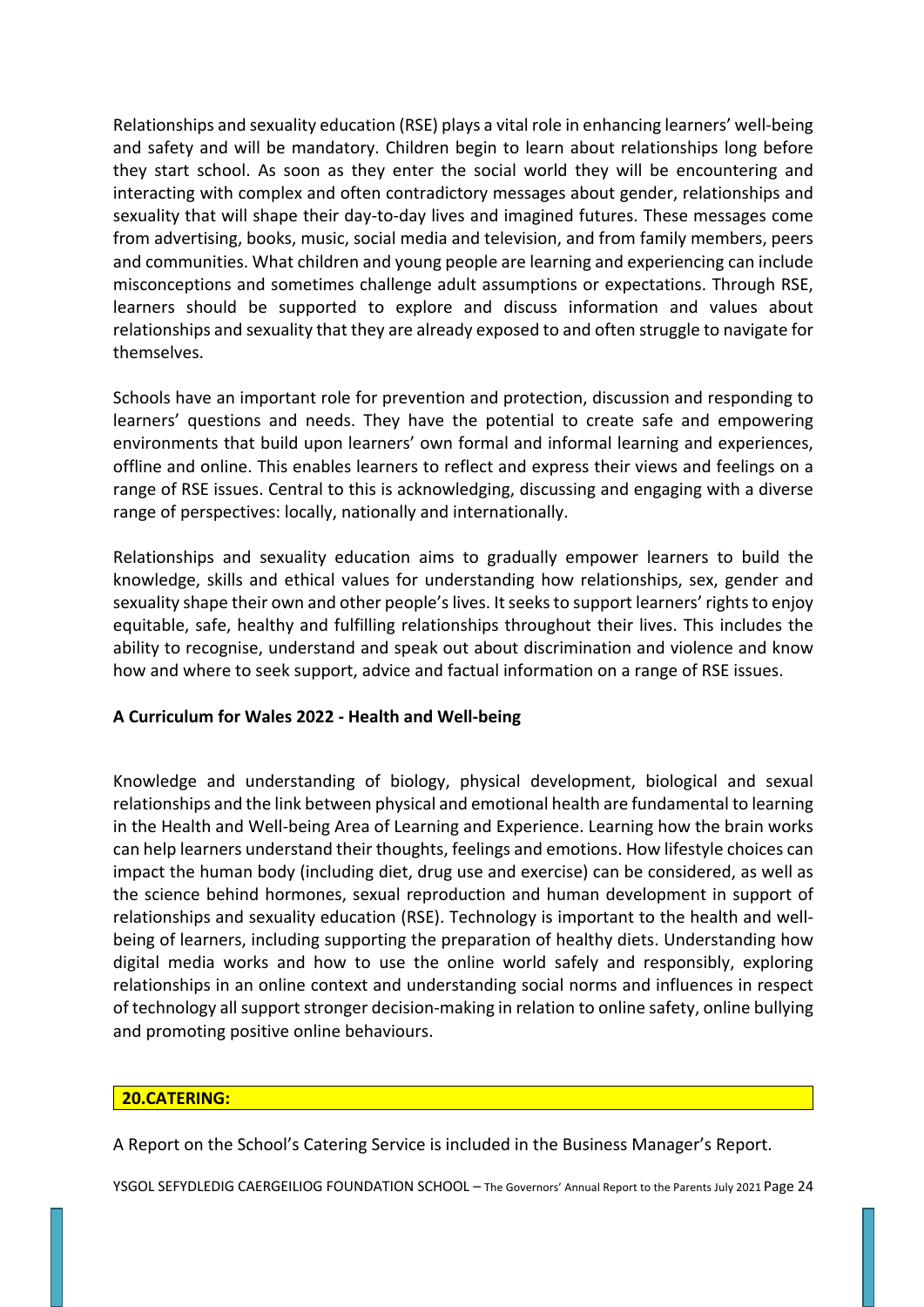# **21. SCHOOL BUILDINGS – Maintenance and Cleanliness**

The School's Building Maintenance Programme forms part of the School Development Plan. Details of the work carried out and Expenditure Profile may be found in the Business Manager's Report. Copies are available on the Website or from the School Office.

Priority is given to the School Cloakrooms, Toilet Facilities, Classrooms and highly used areas e.g., door handles. All areas are cleaned at least twice daily and extra cleaning staff have been recruited in accordance with COVID19 requirements.

During the Summer Vacation, all these areas are deep cleaned by an external company.

## **22. BREAKFAST CLUB AND AFTER SCHOOL CLUB:**

### **Breakfast Club & After School Club**

- Since March 2021, parents/carers book and pay for sessions on the ParentMail App. This ensures the correct ratio of staff to children.
- At the present time, parents and carers are required to phone the clubs upon arrival at the gate to drop off or collect their children. Before the end of the Summer Term 2021 the School will be trialling a virtual doorbell.
- Both clubs have recently had new resources and toys chosen by the children.
- Children will remain in the same Breakfast and After School 'bubble' as they do during the School day.
- Due to the popularity of the clubs in particular the Breakfast Club we are in the process of applying to increase the number of children who can attend.
- The annual Self Assessment of Service Report for the CIW (Care Inspectorate Wales) will be open on our online account to be completed in July 2021.
- From September 2022, staff working in childcare will need to have completed the 'Play Work' qualification. The School is in the process of registering staff to attend the course.

### **23. THE SCHOOL'S EARLY YEARS PROVISION**

Since the 1 September 2017 the School's Early Years provision has been developed as follows: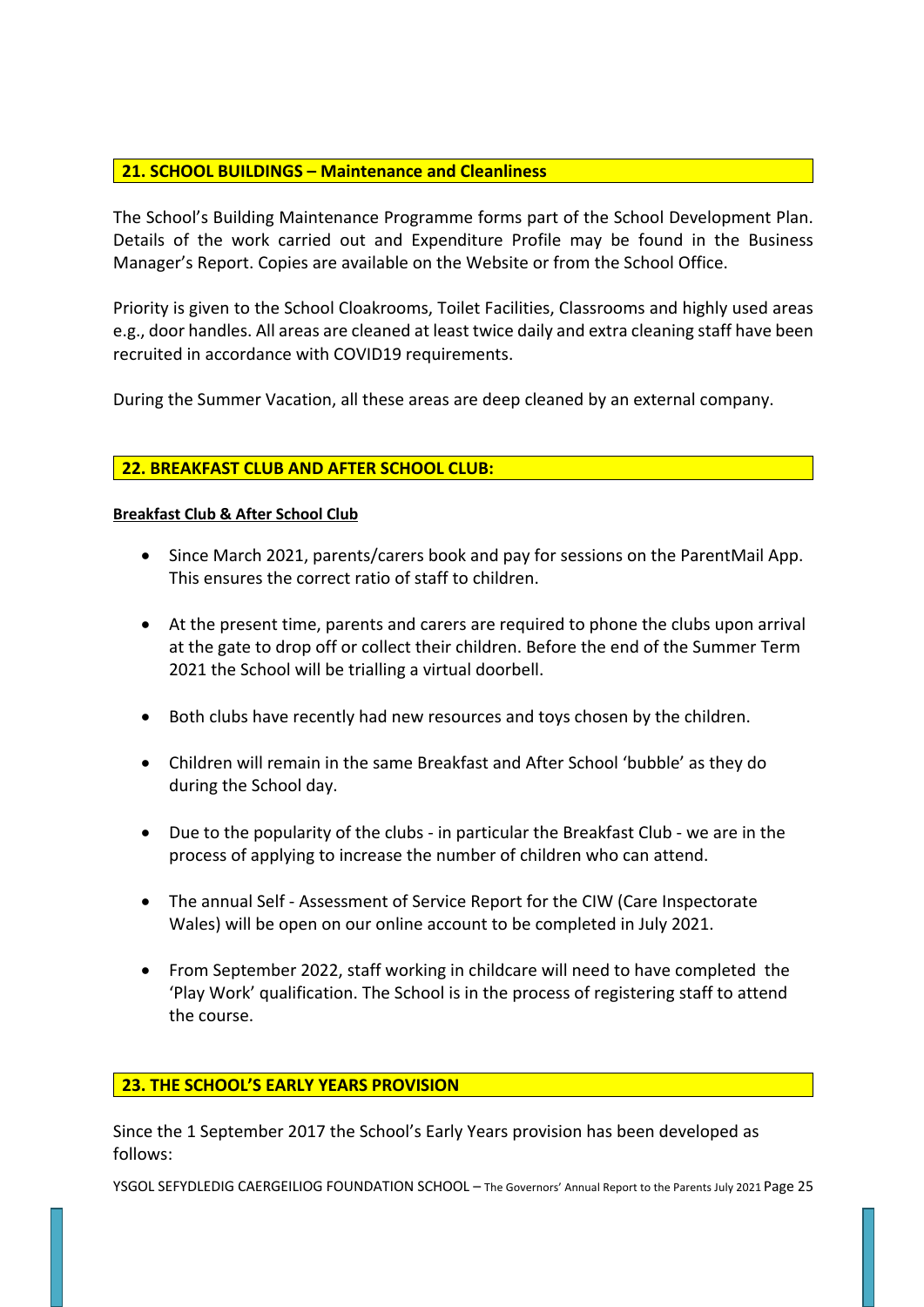- Day Care and Educational Provision for children aged 6 weeks to 2 Years in the School's 'Blagur Haf' crèche. The crèche opened its doors in September 2017. The number of children attending the crèche has gradually increased over the year to being currently very close to full capacity. The maximum number of children permitted at any one time is fifteen.
- Day Care and Educational Provision for 2 4-year-old children in the Playgroup and Nursery Units is available from from 7.30 a.m. to 6 p.m. Monday to Friday, for 50 weeks each year.

## **24. PARENTS' EVENING 2020-2021:**

**Tuesday May 4th** – Open Evening – via telephone call **Wednesday May 5th** – Open Evening - via telephone call **Tuesday May 11th** – Open Evening – via telephone call

## **25. SCHOOL UNIFORM:**

The Governing Body authorised the following:

• Uniform:

Black V Neck Jumper with School Crest Black Pleated Skirt / Pinafore / Formal Black Trousers White Formal Shirt/Blouse Black Shoes Black Socks or Tights PE Kit - School Gold Printed T Shirt and Black Shorts/Skort School Book Bag Blazer PE Bag

- Parents may order and pay through the Parentmail system.
- Orders are delivered to the child's class between 8 and 8.30 the next morning
- Brigade (School Uniform Supplier) has been requested to set up an online shop dedicated to our School where our parents can order from for home delivery. The School will keep a stock of jumpers.

### **25. SCHOOL PROSPECTUS, WEBSITE:**

- The School Prospectus was last updated in September 2020.
- Work on a new School Website began in November 2020 and was online in April 2021.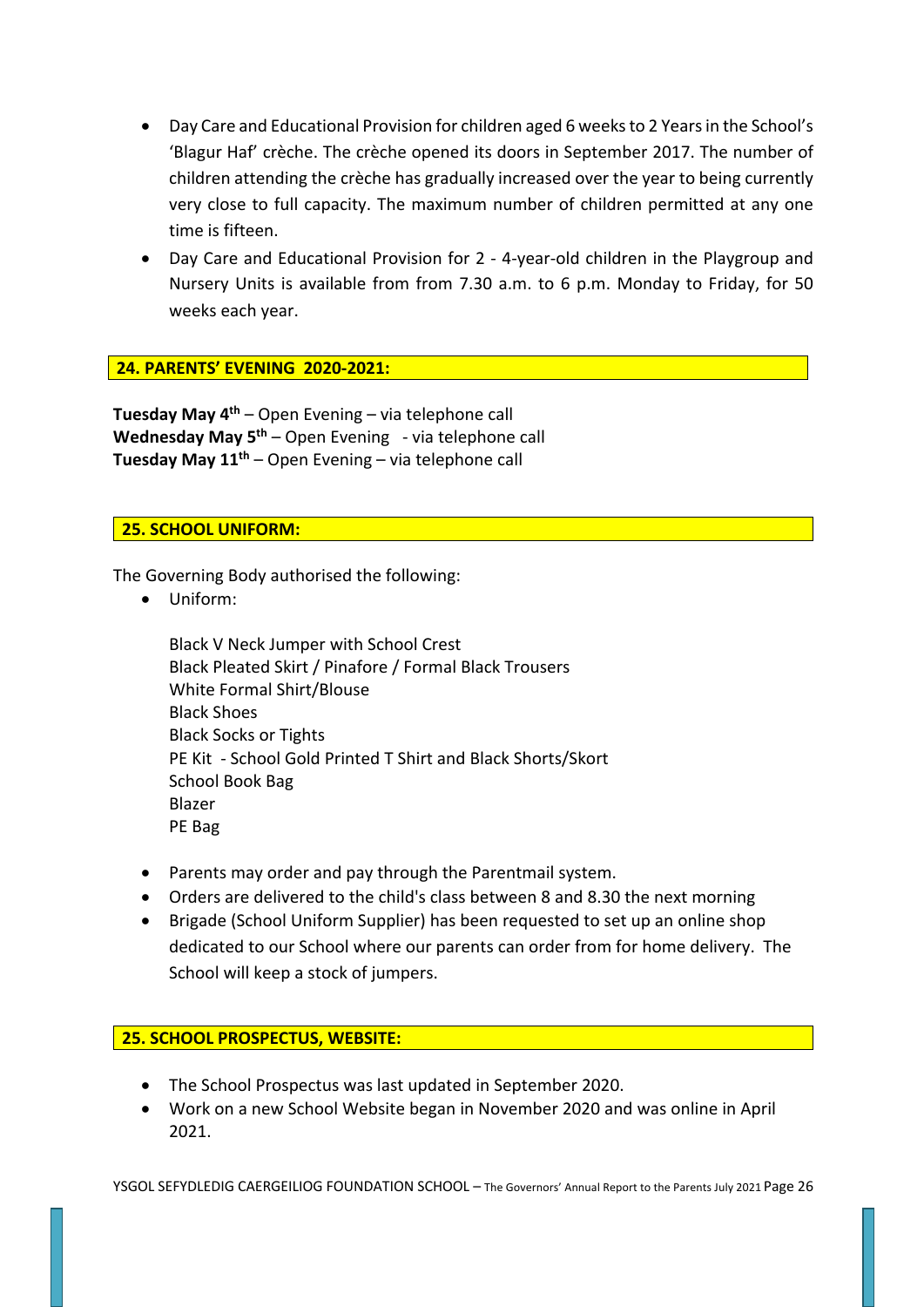### **26. HEALTH AND SAFETY:**

In order to meet with COVID19 regulations the School carries out regular Risk Assessment reviews and has implemented the following:

- employed extra cleaning staff
- significantly increased its purchase of cleaning materials and sanitising products
- purchased sanitising stations
- purchased temperature stations
- purchased ample PPE equipment
- masks to be worn in communal areas and on School premises
- staggered start and finishes to the school day
- staggered break-times and lunch hours
- regular washing of hands
- lateral flow tests carried out twice weekly
- parents are required to wear masks
- no one allowed on the yard without an appointment
- isolation room available
- adults socially distance
- staff and pupils remain in their bubbles throughout the School day

| <b>Policies/Procedures/Systems:</b> | Date last<br><b>Reviewed/Serviced</b> | <b>Next Review/Service</b> |
|-------------------------------------|---------------------------------------|----------------------------|
| <b>Health and Safety Procedures</b> | June 2021                             | Monthly                    |
| All Risk Assessment Procedures      | June 2021                             | Monthly                    |
| Fire Fighting Equipment serviced    | May 2020                              | May 2021                   |
| Fire Alarm Systems serviced         | May 2020                              | May 2021                   |
| <b>Fire Drills</b>                  | Monthly                               | Monthly                    |
| Legionella Control Inspection       | May 2021                              | Monthly                    |
| Asbestos Register                   | August 2020                           | August 2021                |
| The Gas Installations Inspection    | April 2020                            | August 2021                |
| Kitchen Deep Cleaning               | August 2020                           | August 2021                |
| <b>Central Heating Boilers</b>      | September 2020                        | September 2021             |
| <b>PAT Testing</b>                  | <b>March 2019</b>                     | August 2021                |
| In House Tests:                     |                                       |                            |
| <b>Emergency Lights</b>             | Tested monthly                        | Tested monthly             |
| Alarm Systems and Call Points       | Tested weekly                         | Tested weekly              |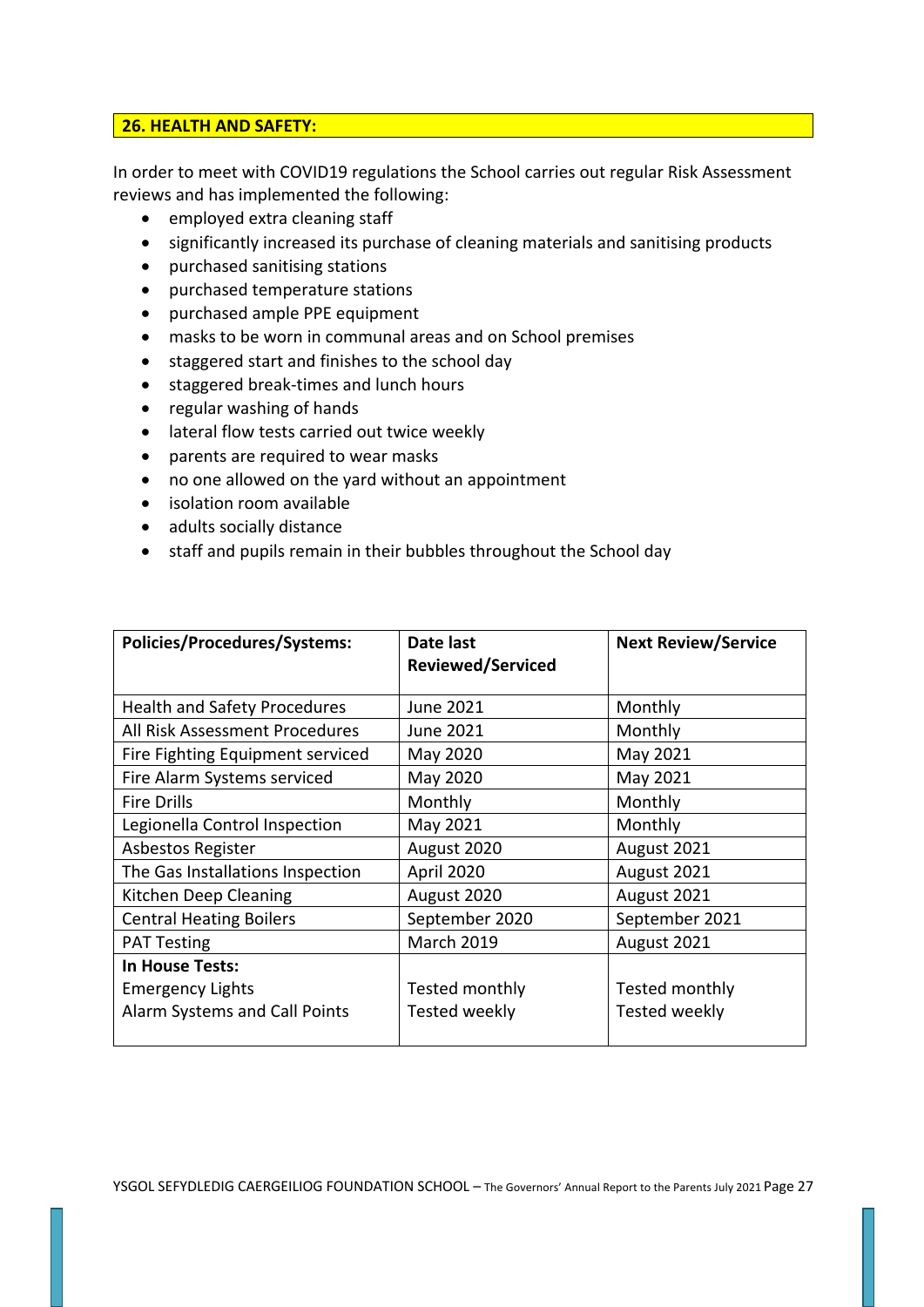#### **27.FINANCIAL STATEMENT: Income and Expenditure**

## **Financial Statement for the 2020 -2021 Financial Year:**

|                                          |                          | <b>Budget</b><br><b>Year to Date</b> | Actual<br><b>Year to Date</b> |
|------------------------------------------|--------------------------|--------------------------------------|-------------------------------|
| Income:                                  | $\overline{\phantom{0}}$ | £1,536,796                           | £1,633,055                    |
|                                          |                          | <b>Budget</b><br><b>Year to Date</b> | Actual<br><b>Year to Date</b> |
| <b>Expenditure:</b>                      |                          |                                      |                               |
| <b>Staff Costs</b>                       |                          | £1,258,351                           | £1,246,678                    |
| Maintenance and Occupancy                | $\overline{\phantom{a}}$ | 84,513<br>£                          | 74,323<br>£                   |
| <b>Educational Supplies and Services</b> |                          | 214,102<br>£                         | 153,769<br>£                  |

#### **28. ESTYN INSPECTION:**

The School was last Inspected in November 2013. A copy of the Report is available on the ESTYN website.

### **29. START AND END OF THE SCHOOL DAY:**

The start and end of the School Day has proved difficult for parents and carers and patience, understanding and commitment has not gone unnoticed and is most certainly appreciated.

Our arrangements – meticulously prepared by our Operations, Manager Mrs M Roberts were delivered after regular consultations with Anglesey Highways, North Wales Police and our own Insurers. From the beginning of the first lockdown, we worked closely with these bodies with one aim in mind, namely that of keeping everyone - and in particular our pupils healthy and safe.

Mrs Roberts has completed new arrangements for September 2021.

#### **30. FRIENDS OF CAERGEILIOG FOUNDATION SCHOOL:**

The School has developed plans for establishing a 'Parent and Friends of Caergeiliog School Association' from the beginning of the next Academic Year. All staff, parents and carers are automatically members of this group. Its aim will be to help and assist the School in practical ways or by raising money to provide "extras" for the children.

Further details will be available at the beginning of the next Term.